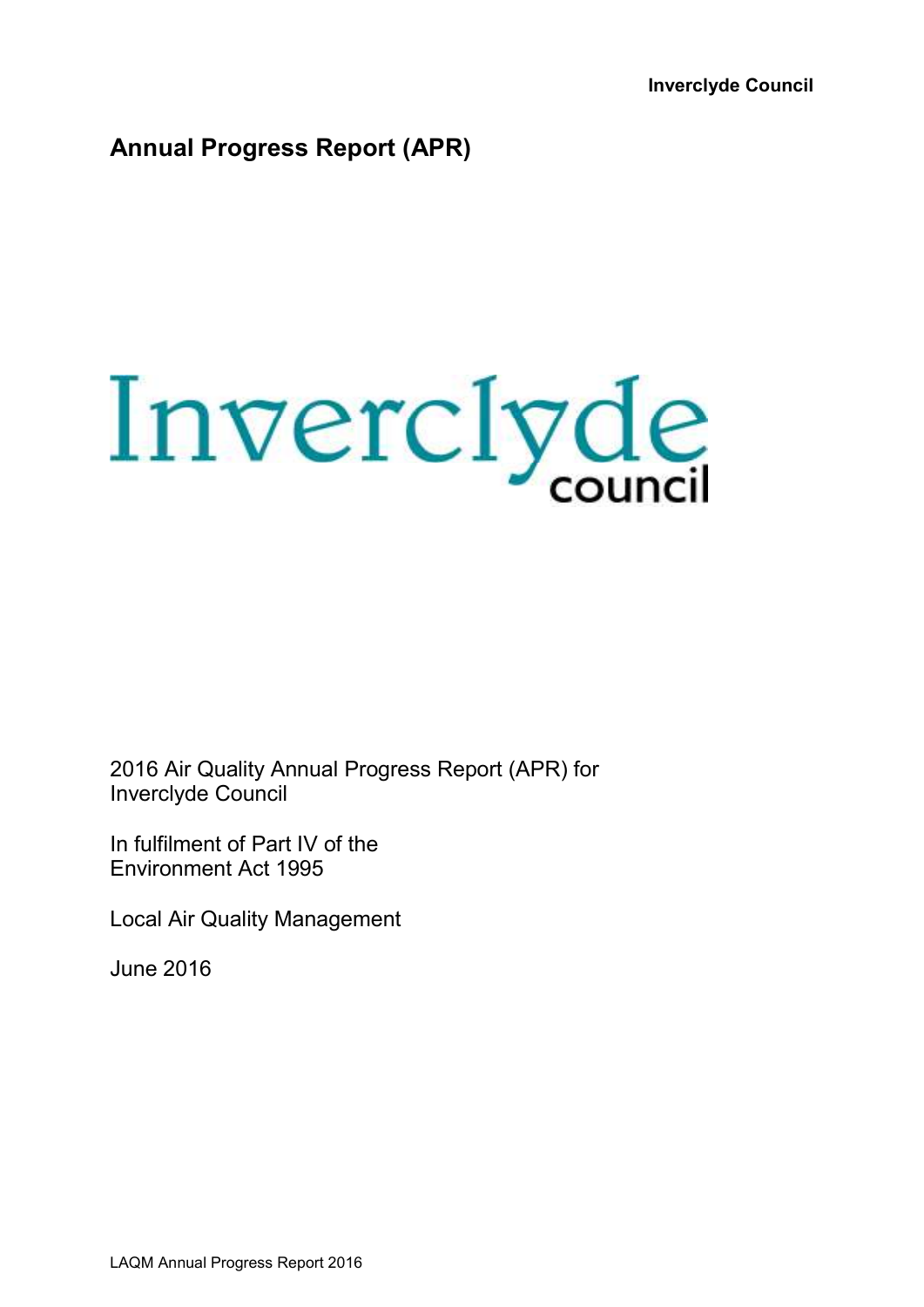| <b>Local Authority</b><br><b>Officer</b> | <b>Catriona Cowan</b>                                               |
|------------------------------------------|---------------------------------------------------------------------|
| <b>Department</b>                        | <b>Safer Communities</b>                                            |
| <b>Address</b>                           | <b>40 West Stewart Street</b><br><b>Greenock</b><br><b>PA15 1YA</b> |
| <b>Telephone</b>                         | 01475 71 4207                                                       |
| E-mail                                   | catriona.cowan@inverclyde.gov.uk                                    |
| <b>Report Reference</b><br>number        | <b>Inverclyde Council Progress Report 2016</b>                      |
| <b>Date</b>                              | <b>June 2016</b>                                                    |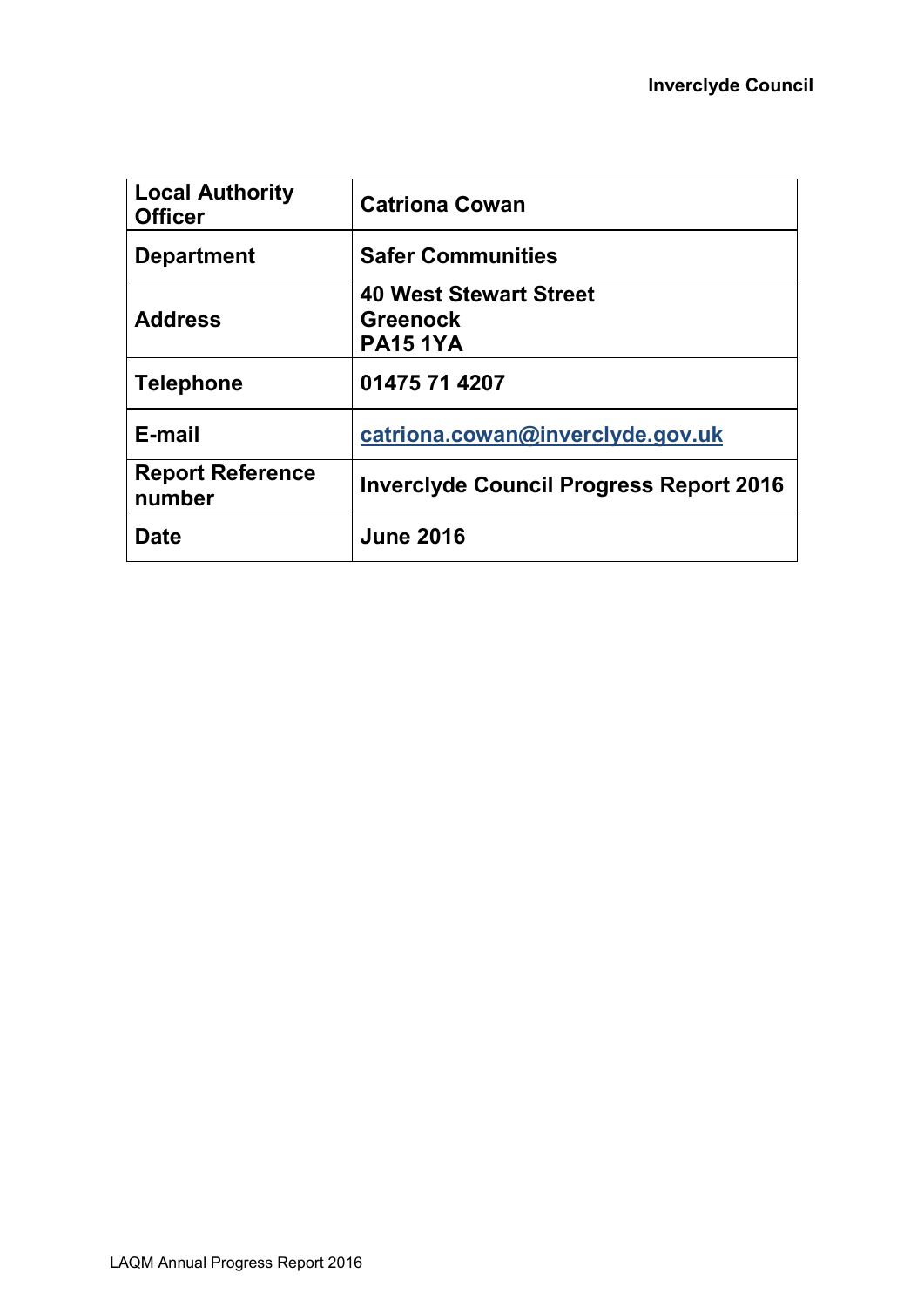## **Executive Summary: Air Quality in Our Area**

### **Air Quality in Inverclyde Council**

Inverclyde Council currently monitors the levels of  $NO<sub>2</sub>$  throughout the area with a diffusion tube network of 17 sites. There is also an Automatic Air Quality Monitoring Station which records the levels of  $NO<sub>2</sub>$  and  $PM<sub>10</sub>$  at East Hamilton Street, Greenock.

The results have consistently shown  $NO<sub>2</sub>$  and PM<sub>10</sub> levels to be below the Air Quality Objectives therefore there has been no requirement to proceed to a Detailed Assessment for any of the pollutants. There has also never been an Air Quality Management Area declared within Inverclyde.

There have been no significant changes to the existing road network identified that could have a negative impact on air quality or any new domestic or industrial sources since the previous report in 2015.

### **Actions to Improve Air Quality**

Inverclyde Council is currently aiming to reduce emissions from road traffic emissions in conjunction with Scottish Passenger Transport through the following three joint work streams; 'Park and Ride', 'Cycling' and 'Travel Behaviour Change'

The Council also aims to reduce carbon emissions from fleet vehicles and from business travel. The targets set are a 15% and 10% reduction respectively from a 2011/12 baseline.

### **Local Priorities and Challenges**

Inverclyde Council does not have any specific priorities or challenges for the coming year. Statutory monitoring will continue and the next report to be submitted will be the 2017 Air Quality Annual Progress Report.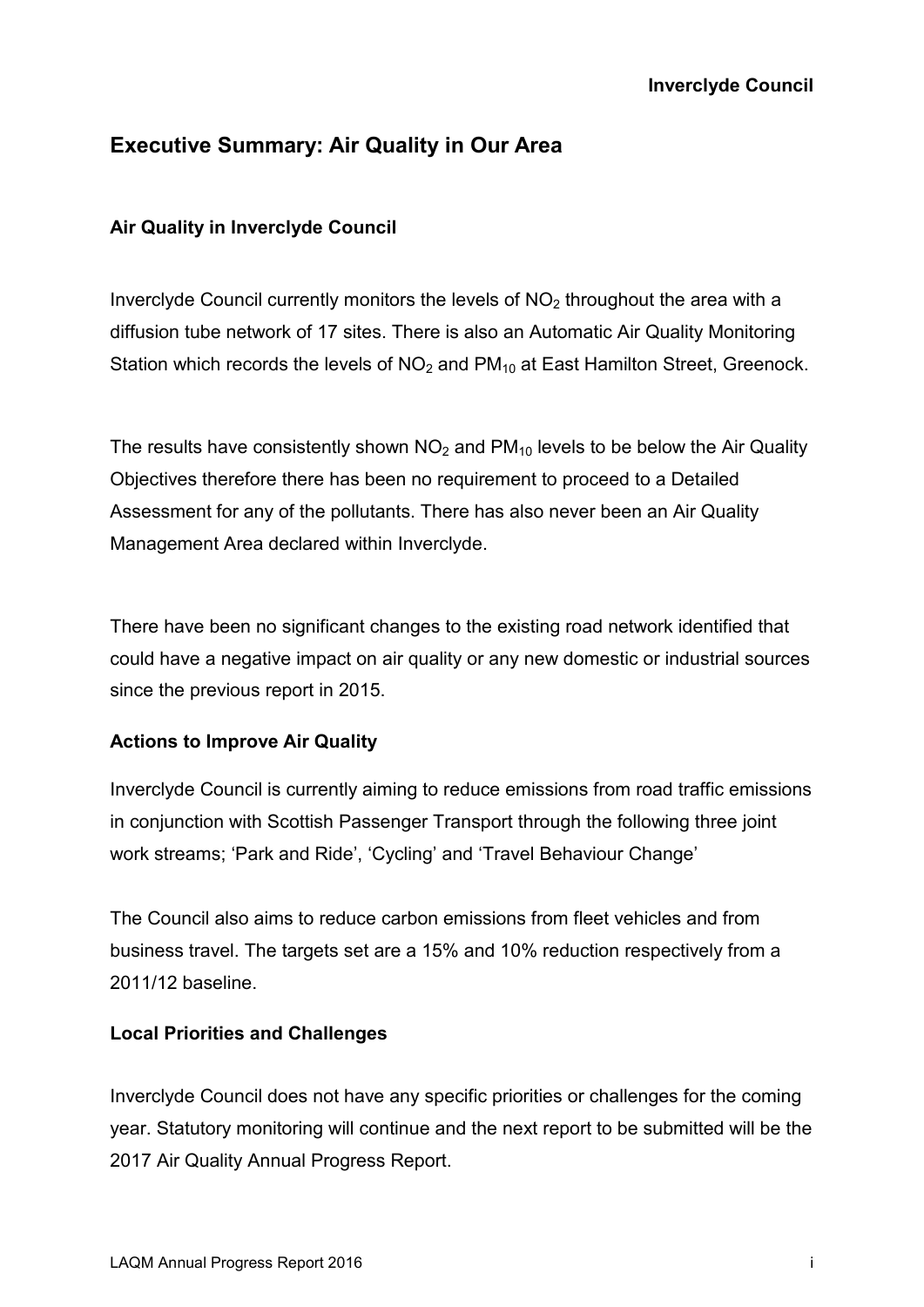### **How to Get Involved**

Air Quality information and Inverclyde Council's Air Quality Annual Progress Reports can be found at the following link on the Inverclyde Council website, www.inverclyde.gov.uk/environment/environmental-health/air-quality(1)

Up to date monitoring results from the automatic monitoring station can be found on the Scottish Air Quality website, www.scottishairquality.co.uk<sup>(2)</sup>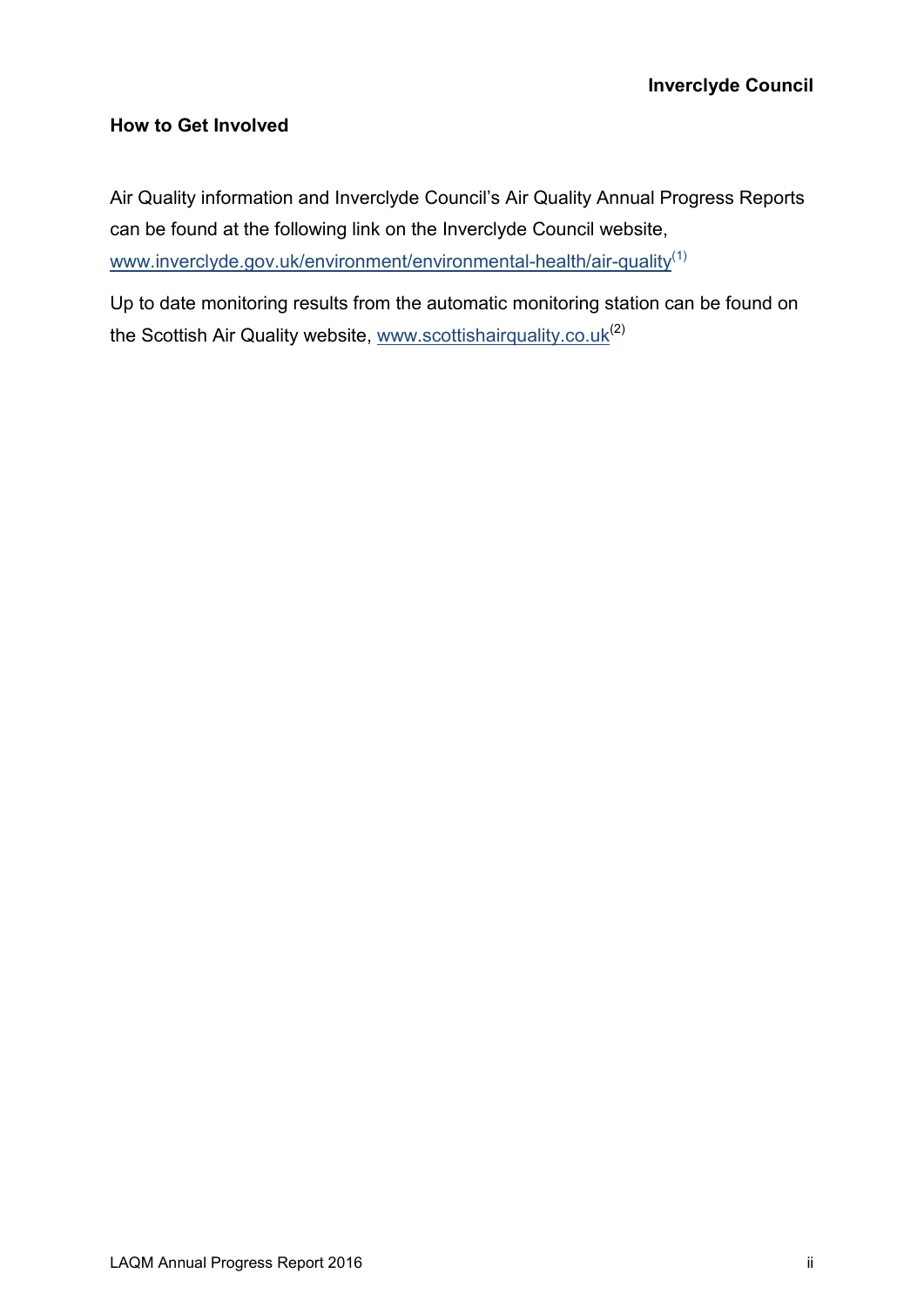# **Table of Contents**

| 1. |     |       |                                                                       |  |
|----|-----|-------|-----------------------------------------------------------------------|--|
| 2. |     |       |                                                                       |  |
|    | 2.1 |       |                                                                       |  |
| 3. |     |       | Air Quality Monitoring Data and Comparison with Air Quality           |  |
|    |     |       |                                                                       |  |
|    | 3.1 |       |                                                                       |  |
|    |     | 3.1.1 |                                                                       |  |
|    |     | 3.1.2 |                                                                       |  |
|    | 3.2 |       |                                                                       |  |
|    |     | 3.2.1 |                                                                       |  |
|    |     | 3.2.2 |                                                                       |  |
|    |     | 3.2.3 |                                                                       |  |
| 4. |     |       |                                                                       |  |
|    | 4.1 |       |                                                                       |  |
|    | 4.2 |       |                                                                       |  |
|    | 4.3 |       |                                                                       |  |
|    | 4.4 |       |                                                                       |  |
|    | 4.5 |       |                                                                       |  |
|    |     |       |                                                                       |  |
|    | 5.1 |       |                                                                       |  |
|    | 5.2 |       |                                                                       |  |
|    | 5.3 |       |                                                                       |  |
|    |     |       |                                                                       |  |
|    |     |       | Appendix B: Full Monthly Diffusion Tube Results for 2015 21           |  |
|    |     |       | Appendix C: Supporting Technical Information / Air Quality Monitoring |  |
|    |     |       |                                                                       |  |
|    |     |       | Appendix D: Maps of Monitoring Locations in Inverclyde 25             |  |
|    |     |       |                                                                       |  |
|    |     |       |                                                                       |  |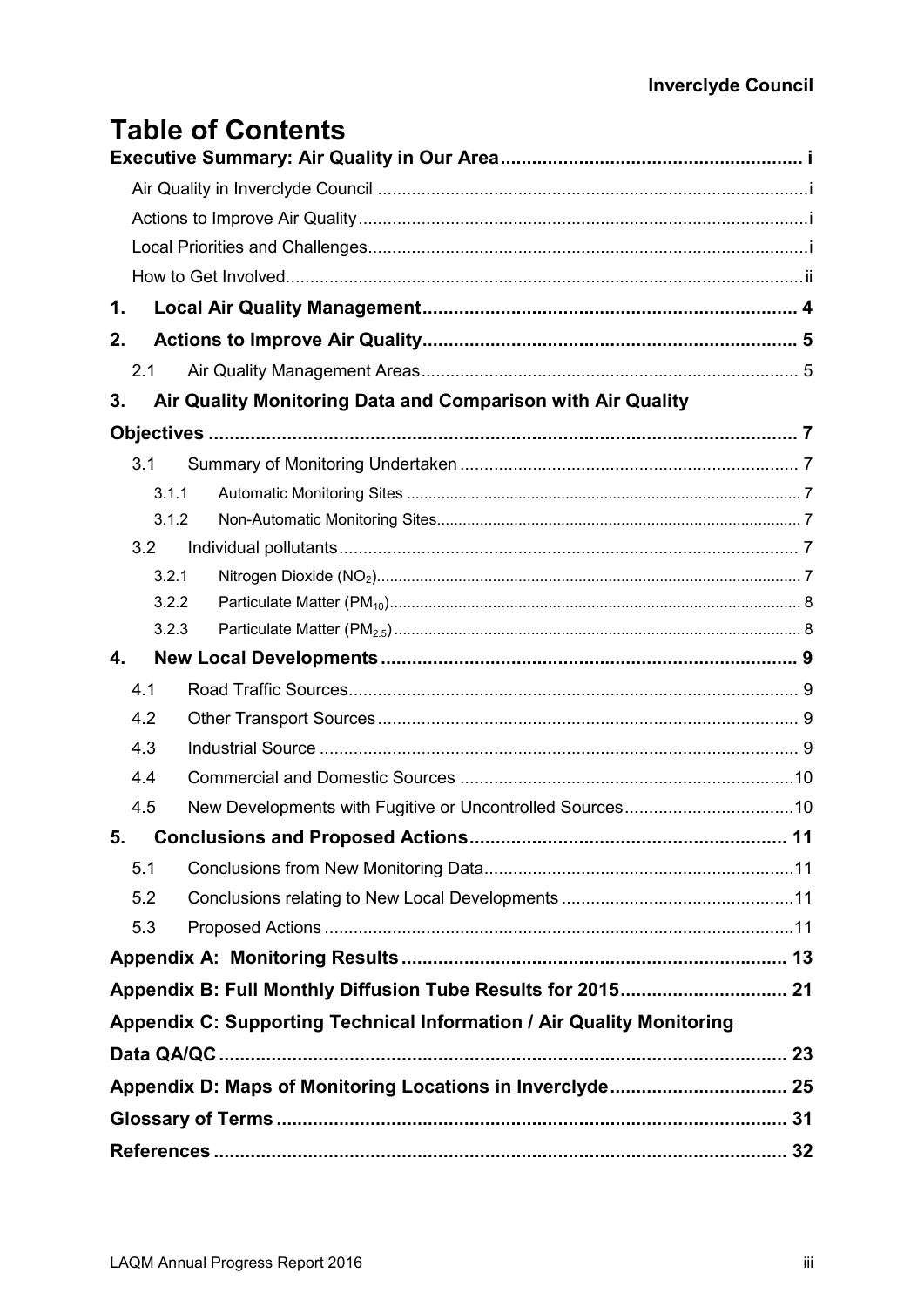### **1. Local Air Quality Management**

This report provides an overview of air quality in Inverclyde Council during 2015. It fulfils the requirements of Local Air Quality Management (LAQM) as set out in Part IV of the Environment Act (1995) and the relevant Policy and Technical Guidance documents.

The LAQM process places an obligation on all local authorities to regularly review and assess air quality in their areas, and to determine whether or not the air quality objectives are likely to be achieved. Where an exceedance is considered likely the local authority must declare an Air Quality Management Area (AQMA) and prepare an Air Quality Action Plan (AQAP) setting out the measures it intends to put in place in pursuit of the objectives. This Annual Progress Report (APR) is summarises the work being undertaken by Inverclyde Council to improve air quality and any progress that has been made.

| <b>Pollutant</b>                          | <b>Air Quality Objective</b>                                                 |                        | Date to be  |
|-------------------------------------------|------------------------------------------------------------------------------|------------------------|-------------|
|                                           | <b>Concentration</b>                                                         | <b>Measured as</b>     | achieved by |
| <b>Nitrogen</b>                           | 200 $\mu$ g/m <sup>3</sup> not to be exceeded<br>more than 18 times a year   | 1-hour mean            | 31.12.2005  |
| dioxide (NO <sub>2</sub> )                | 40 $\mu$ g/m <sup>3</sup>                                                    | Annual mean            | 31.12.2005  |
| <b>Particulate</b>                        | 50 $\mu$ g/m <sup>3</sup> , not to be exceeded<br>more than 7 times a year   | 24-hour mean           | 31.12.2010  |
| Matter ( $PM_{10}$ )                      | 18 $\mu$ g/m <sup>3</sup>                                                    | Annual mean            | 31.12.2010  |
| <b>Particulate</b><br>Matter $(PM_{2.5})$ | 10 $\mu$ g/m <sup>3</sup><br>Annual mean                                     |                        | 31.12.2020  |
|                                           | 350 $\mu$ g/m <sup>3</sup> , not to be exceeded<br>more than 24 times a year | 1-hour mean            | 31.12.2004  |
| <b>Sulphur</b><br>dioxide $(SO2)$         | 125 $\mu$ g/m <sup>3</sup> , not to be exceeded<br>more than 3 times a year  | 24-hour mean           | 31.12.2004  |
|                                           | 266 $\mu$ g/m <sup>3</sup> , not to be exceeded<br>more than 35 times a year | 15-minute mean         | 31.12.2005  |
| <b>Benzene</b>                            | 3.25 $\mu$ g/m <sup>3</sup>                                                  | Running annual<br>mean | 31.12.2010  |
| 1,3 Butadiene                             | 2.25 $\mu$ g/m <sup>3</sup>                                                  | Running annual<br>mean | 31.12.2003  |
| Carbon<br><b>Monoxide</b>                 | 10.0 mg/m <sup>3</sup>                                                       | Running 8-Hour<br>mean | 31.12.2003  |
| Lead                                      | 0.25 $\mu$ g/m <sup>3</sup>                                                  | <b>Annual Mean</b>     | 31.12.2008  |

| Table 1.1 - Summary of Air Quality Objectives in Scotland |  |  |  |
|-----------------------------------------------------------|--|--|--|
|-----------------------------------------------------------|--|--|--|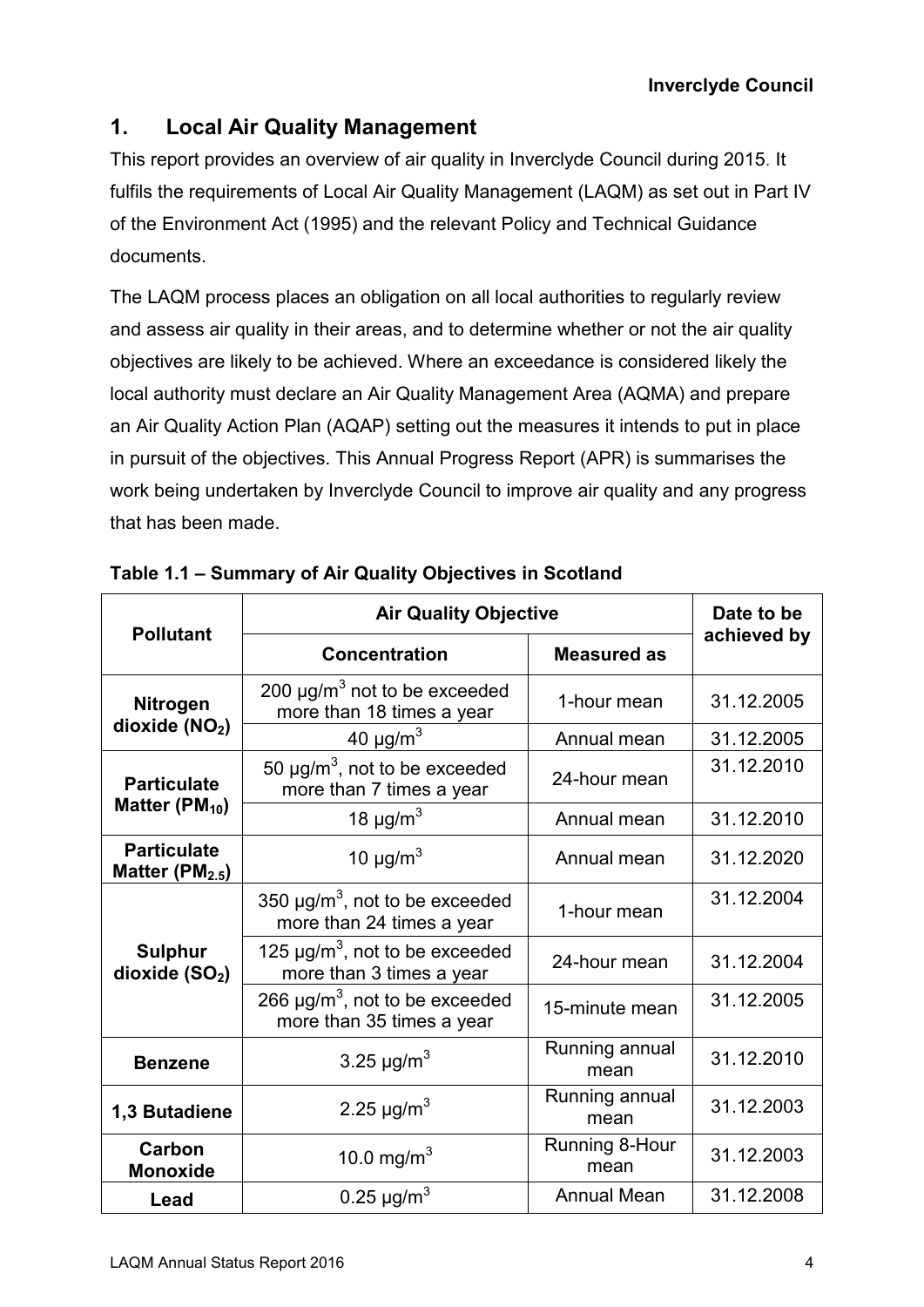### **2. Actions to Improve Air Quality**

### **2.1 Air Quality Management Areas**

Air Quality Management Areas (AQMAs) are declared when there is an exceedance or likely exceedance of an air quality objective. After declaration, the authority must prepare an Air Quality Action Plan (AQAP) within 12 months, setting out measures it intends to put in place in pursuit of the objectives.

Road traffic emissions are the main source of air pollution in Inverclyde with around 40,000 commuters travelling from, to or across Inverclyde on an average week day<sup>(5)</sup>. Although there have been no exceedances of any of the Air Quality Objectives in Inverclyde and no requirement to declare an AQMA, the Council does support and promote various initiatives to improve air quality throughout the area. .

In August 2014, Inverclyde Council published its Local Development Plan $^{(3)}$ . One of the Objectives in the Plan is to ensure that emission reduction measures are included in specific plans and strategies and in accordance with the Scottish Climate Change Declaration<sup> $(4)$ </sup>. Future developments must also promote the use of active travel and public transport.

This is also a key theme of the Transport Outcomes Report, Inverclyde 2015/16 $(5)$ which was published by Scottish Passenger Transport (SPT) in partnership with Inverclyde Council. It identifies one of the strategic outcomes as being a 'Reduction in Emissions' and highlights 3 SPT and Inverclyde Council joint work streams to help achieve this outcome. These are 'Park and Ride', 'Cycling' and 'Travel Behaviour Change'.

SPT supported the development of the Park and Ride for Port Glasgow Rail Station and will continue to assess the demand patterns of other existing park and ride sites. In 2014/15, SPT also provided funding to improve the National Cycle Routes within Inverclyde.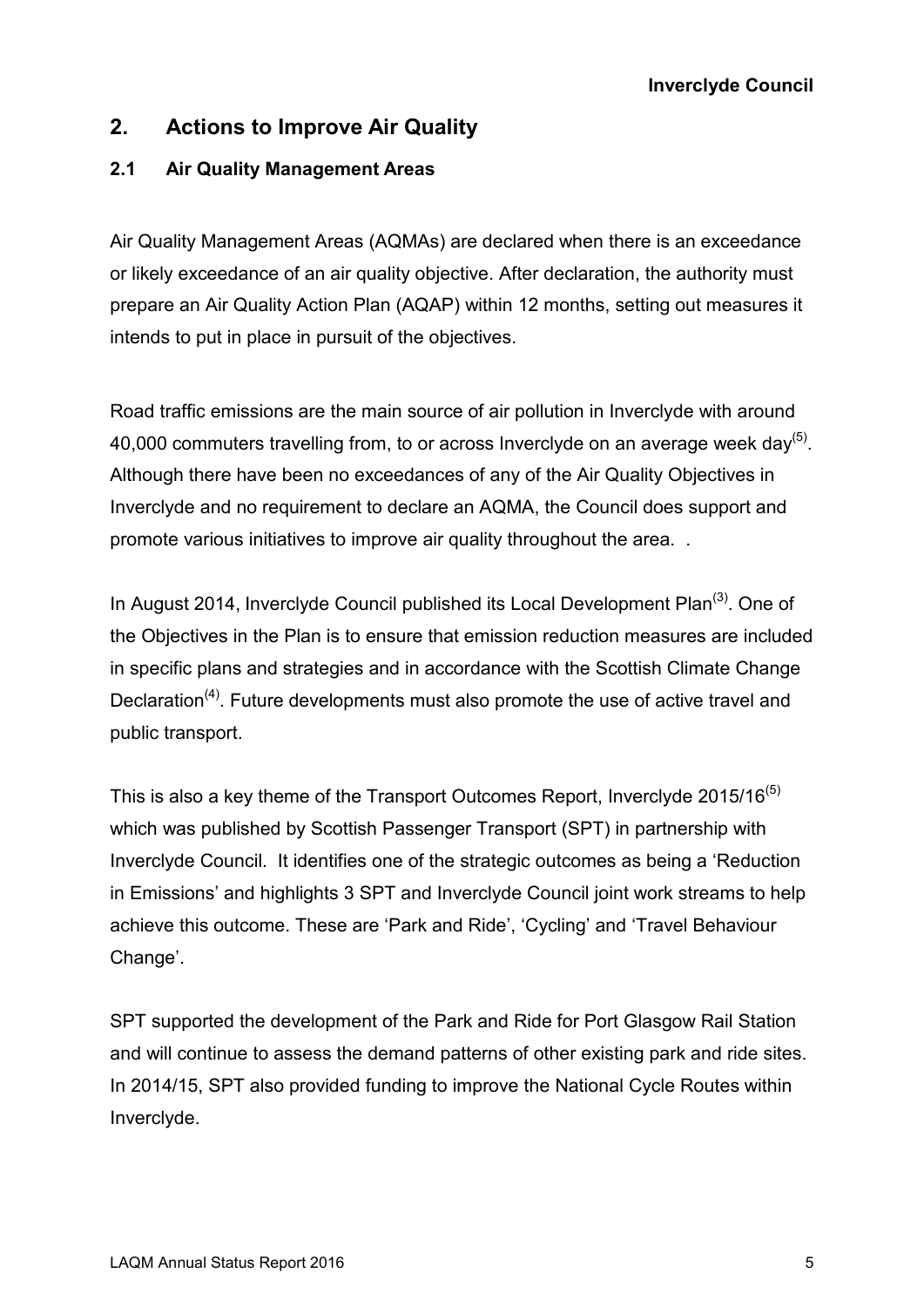### **Inverclyde Council**

Inverclyde Council also has a Carbon Management Plan $(7)$  which has set a target for 2016/17 to have reduced Carbon from fleet vehicles by 15% and from business travel by 10% (2011/12 baseline). To help achieve this, the Council refreshes its vehicles every 5 years to ensure they are operational and fuel efficient. A driver training programme has also been established and vehicle tracking introduced.

Inverclyde Council, being the biggest employer within Inverclyde is also looking at ways to promote green travel options for staff to carry out their work duties. It has purchased 4 electric vehicles and introduced 6 electric charging points throughout Inverclyde as well as promoting the Government Cycle to Work Scheme and Inverclyde Journey Share for its employees.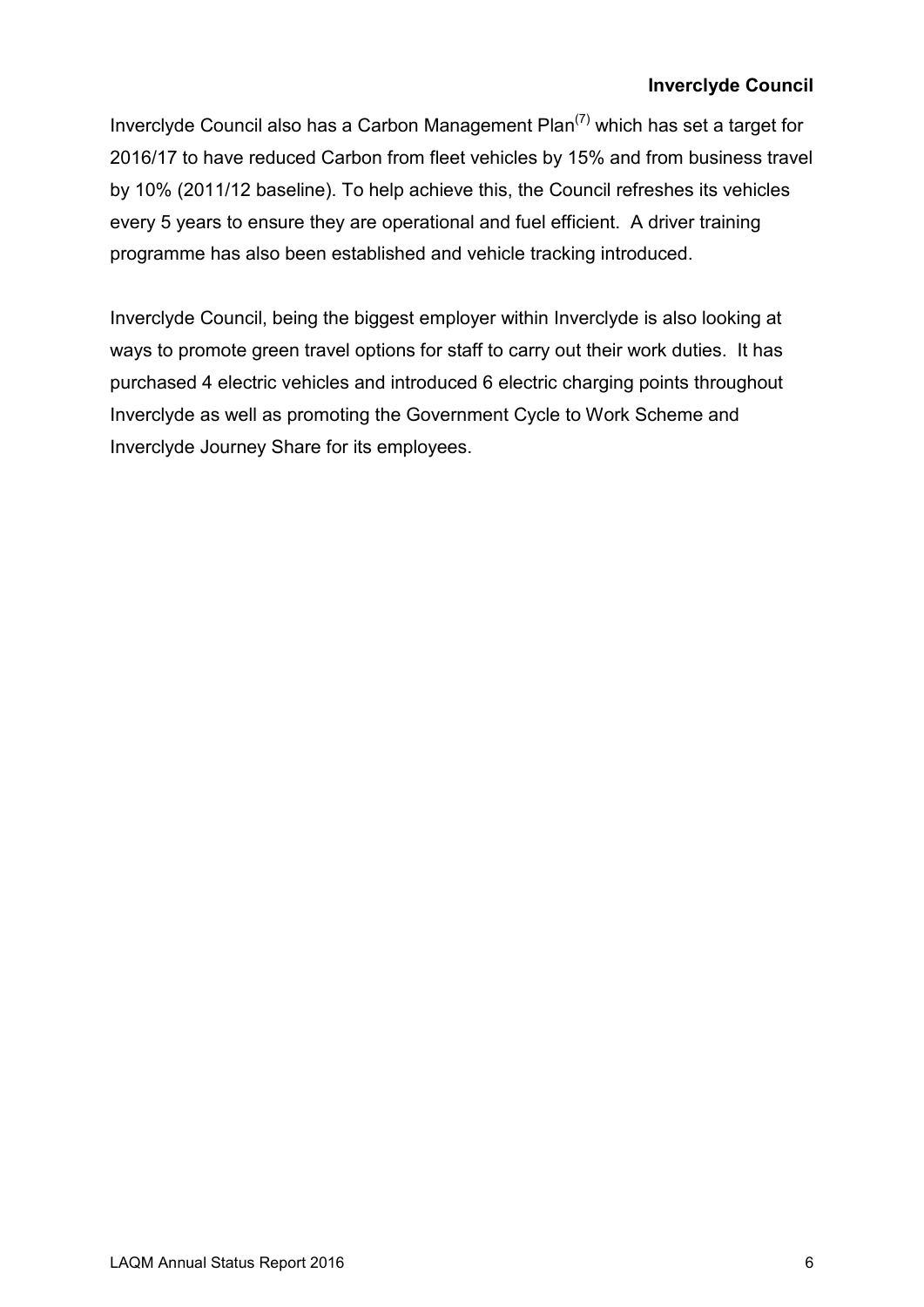## **3. Air Quality Monitoring Data and Comparison with Air Quality Objectives**

### **3.1 Summary of Monitoring Undertaken**

### **3.1.1 Automatic Monitoring Sites**

This section sets out what monitoring has taken place and how local concentrations of the main air pollutants compare with the objectives.

Inverclyde Council undertook automatic (continuous) monitoring at one site during 2015. Table A.1 in Appendix A shows the details of the sites. National monitoring results are available at www.scottishairquality.co.uk.

Maps showing the location of the monitoring sites are provided in Appendix D. Further details on how the monitors are calibrated and how the data has been adjusted are included in Appendix C.

### **3.1.2 Non-Automatic Monitoring Sites**

Inverclyde Council undertook non- automatic (passive) monitoring of  $NO<sub>2</sub>$  at 17 different sites during 2015. Table A.2 in Appendix A shows the details of the sites.

Maps showing the location of the monitoring sites are provided in Appendix D. Further details on Quality Assurance/Quality Control (QA/QC) and bias adjustment for the diffusion tubes are included in Appendix C.

### **3.2 Individual pollutants**

The air quality monitoring results presented in this section are, where relevant, adjusted for annualisation and bias. Further details on adjustments are provided in Appendix C.

### **3.2.1 Nitrogen Dioxide (NO2)**

Table A.3 in Appendix A compares the ratified and adjusted monitored  $NO<sub>2</sub>$  annual mean concentrations for the past 5 years with the air quality objective of  $40 \mu g/m^3$ .

For diffusion tubes, the full 2015 dataset of monthly mean values is provided in Appendix B.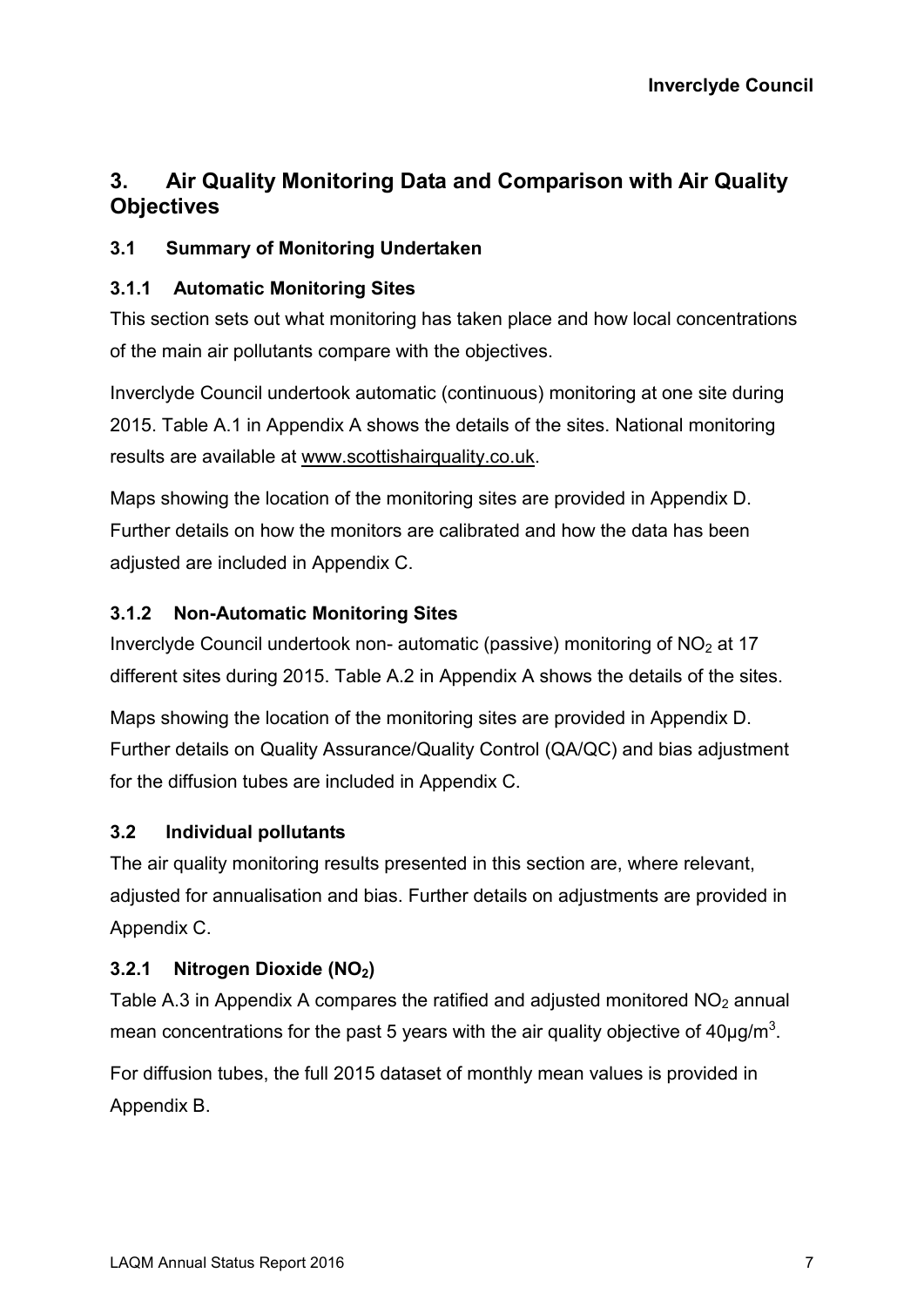Table A.4 in Appendix A compares the ratified continuous monitored  $NO<sub>2</sub>$  hourly mean concentrations for the past 5 years with the air quality objective of 200 $\mu$ g/m<sup>3</sup>, not to be exceeded more than 18 times per year.

The data from the Automatic Monitoring Site shows no exceedances of the hourly mean objective or the annual mean objective. Data from 2014 also reported no exceedances.

Data from the 17 non-automatic monitoring sites showed no exceedances of the annual mean objective. In the previous 5 years, monitoring has shown that all sites have reported concentrations below the annual mean objective with the exception of East Hamilton Street, Greenock in 2013. Data from the diffusion tube located at the nearest residential property however has consistently shown much lower values than the diffusion tubes located at the roadside.

### **3.2.2 Particulate Matter (PM10)**

Table A.5 in Appendix A compares the ratified and adjusted monitored  $PM_{10}$  annual mean concentrations for the past 5 years with the air quality objective of 18 $\mu$ g/m<sup>3</sup>.

Table A.6 in Appendix A compares the ratified continuous monitored  $PM_{10}$  daily mean concentrations for the past 5 years with the air quality objective of 50 $\mu$ g/m<sup>3</sup>, not to be exceeded more than 7 times per year.

The data from the Automatic Monitoring Site shows no exceedances of the annual mean objective and the daily mean as being excceeded twice.

There were no exceedances of the annual mean or the daily mean in 2014 when PM<sub>10</sub> moniotoring was first introduced at the East Hamilton Street, Greenock.

### **3.2.3 Particulate Matter (PM2.5)**

Inverclyde Council currently monitors PM2.5 at the Automatic Monitoring Site in East Hamilton Street. As this has only been operational since March 2016 there is currently no data available to include in this report.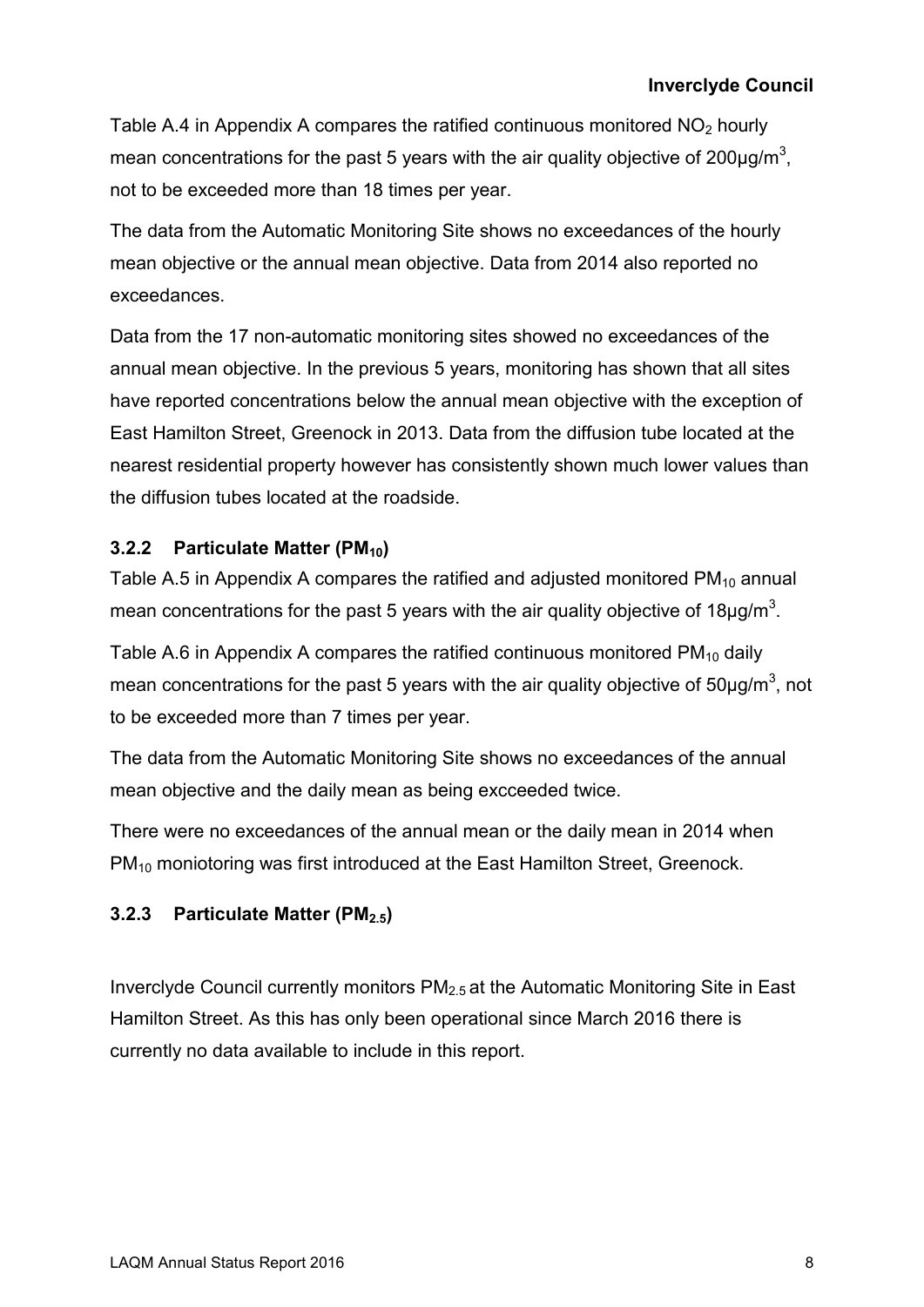### **4. New Local Developments**

### **4.1 Road Traffic Sources**

In 2015, works were undertaken to introduce a new one-way traffic management scheme was introduced in Gourock Town Centre as part of a regeneration project.

The new system was designed to reduce congestion and improve the traffic flow through the town centre. Traffic travelling towards Inverkip and Wemyss Bay continues to flow along Kempock Street and traffic travelling towards Greenock now flows through a newly constructed road along Lower Kempock Street. The works were completed in December 2015 and the new road layout opened to motorists on 17<sup>th</sup> December 2015.

An Air Quality Assessment was submitted along a Planning Application 12/02/12/IC  $<sup>(8)</sup>$  in 2012 and this concluded that any negative impacts on air quality from changes</sup> to the road layout would be negligible.

One diffusion tube is currently located in Kempock Street, therefore the impact of the new one way system on concentrations of  $NO<sub>2</sub>$  will be reported in the Inverclyde Council 2017 Air Quality Annual Progress Report.

### **4.2 Other Transport Sources**

There are no airports located in Inverclyde and there have been no significant changes in the Shipping Port operations.

### **4.3 Industrial Source**

There are no new or proposed industrial installations for which an air quality assessment has been carried out in 2015. Inverclyde Council is not aware of any significant changes to existing installations or the introduction of new relevant exposure.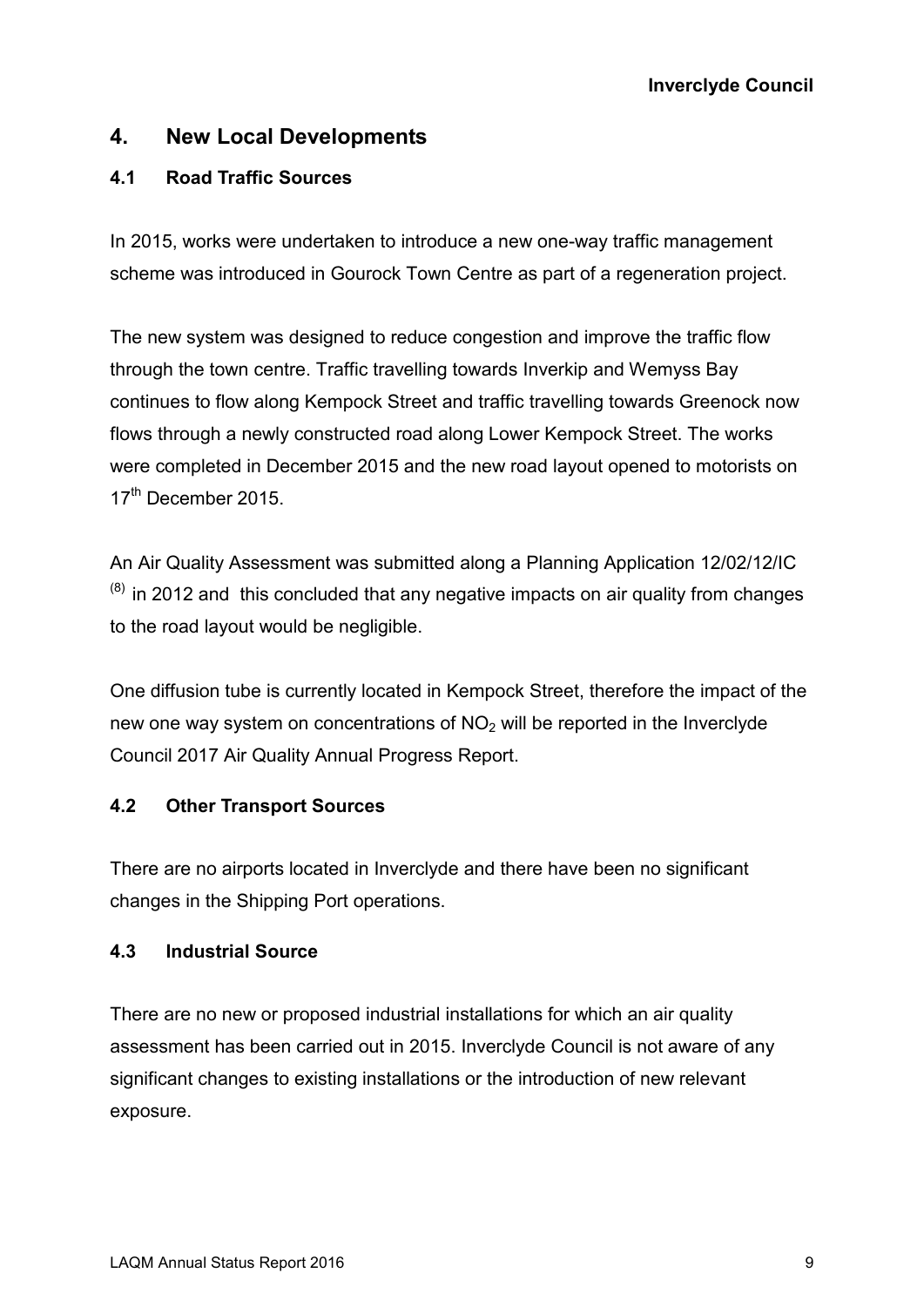### **4.4 Commercial and Domestic Sources**

Inverclyde Council approved Planning Application 15/0105/IC<sup>(9)</sup> in 2015 for a new energy centre alongside an existing high rise building in Ann Street, Greenock. This is currently under construction and will consist of 3 x 500kW Biomass Boilers and 2 x 729kW Natural Gas Boilers as a backup.

The site is in a predominantly urban area and surrounded by high density residential dwellings. The Air Quality Assessment that was submitted with the Planning Application identified these sensitive receptors and concluded that the operation of the proposed development is expected to have an overall negligible impact to the surrounding area.

### **4.5 New Developments with Fugitive or Uncontrolled Sources**

Inverclyde Council has not identified any new potential sources of fugitive or uncontrolled particulate matter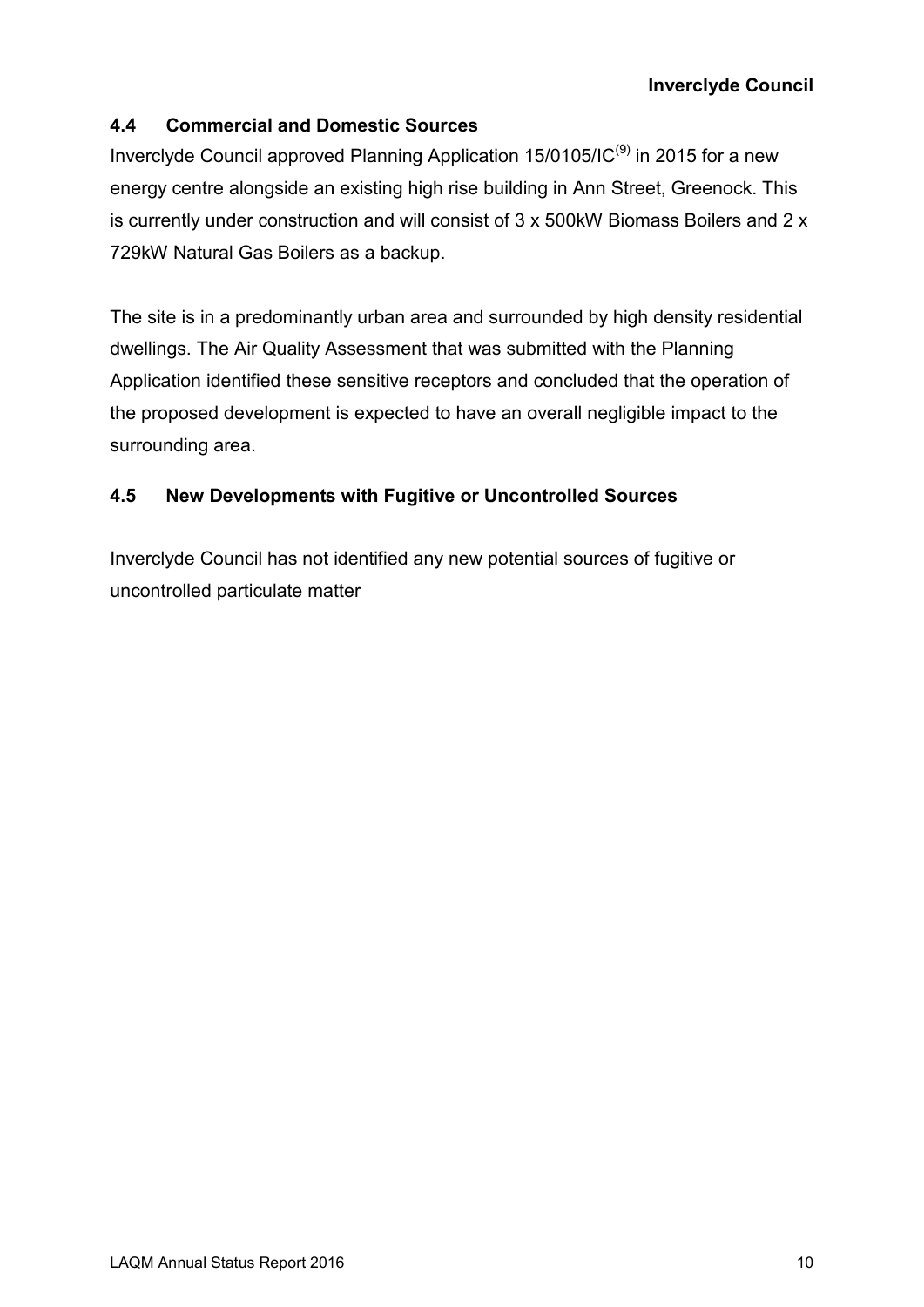### **5. Conclusions and Proposed Actions**

### **5.1 Conclusions from New Monitoring Data**

The 2015 monitoring data has shown that all sites within the  $NO<sub>2</sub>$  diffusion tube monitoring network, measured below the annual mean objective of 40  $\mu$ g/m<sup>3</sup>.

The automatic monitoring station at East Hamilton Street, Greenock, recorded no exceedances of the hourly and annual mean Objectives for  $NO<sub>2</sub>$ . The  $PM<sub>10</sub>$  levels were also below the annual mean Objective. The PM<sub>10</sub> daily mean was exceeded twice throughout 2015, however still complies with the Air Quality Objective.

### **5.2 Conclusions relating to New Local Developments**

Inverclyde Council has identified one change to the road infrastructure in Gourock. The Air Quality Assessment for the new one-way system concluded that any negative impact on air quality would be negligible.

As the new system is designed to reduce congestion and improve the traffic flow through the town centre, the concentration of  $NO<sub>2</sub>$  could also possibly reduce at the diffusion tube monitoring site in Kempock Street throughout 2016.

One biomass application has been approved but is currently under construction and there have been no new industrial installations introduced or fugitive sources identified that are considered likely to impact on local air quality

### **5.3 Proposed Actions**

Inverclyde Council will continue to monitor N02 levels throughout the area using diffusion tubes.

The automatic air quality monitoring station will continue to monitor  $NO<sub>2</sub>$ , PM<sub>10</sub> and additionally  $PM<sub>2.5</sub>$  and  $PM<sub>1</sub>$  at East Hamilton Street. The site will be included in the Automatic Urban and Rural Network (AURN) and data available on the Scottish Air Quality website.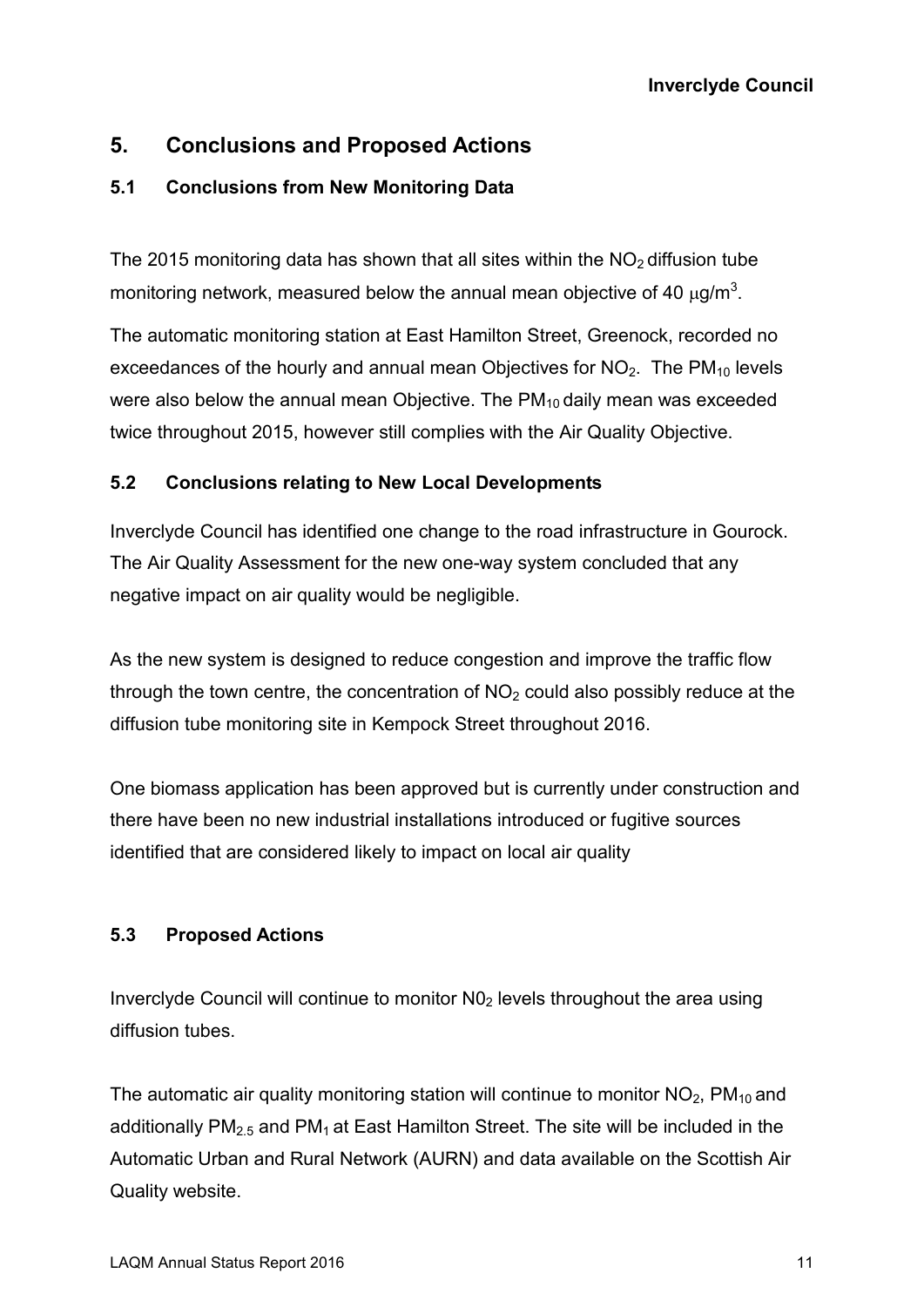The collocation study will continue at the East Hamilton Street with data from the automatic monitoring station used in combination with the three  $NO<sub>2</sub>$  diffusion tubes to develop a local bias adjustment factor.

The next report to be submitted will be the 2017 Air Quality Annual Progress Report.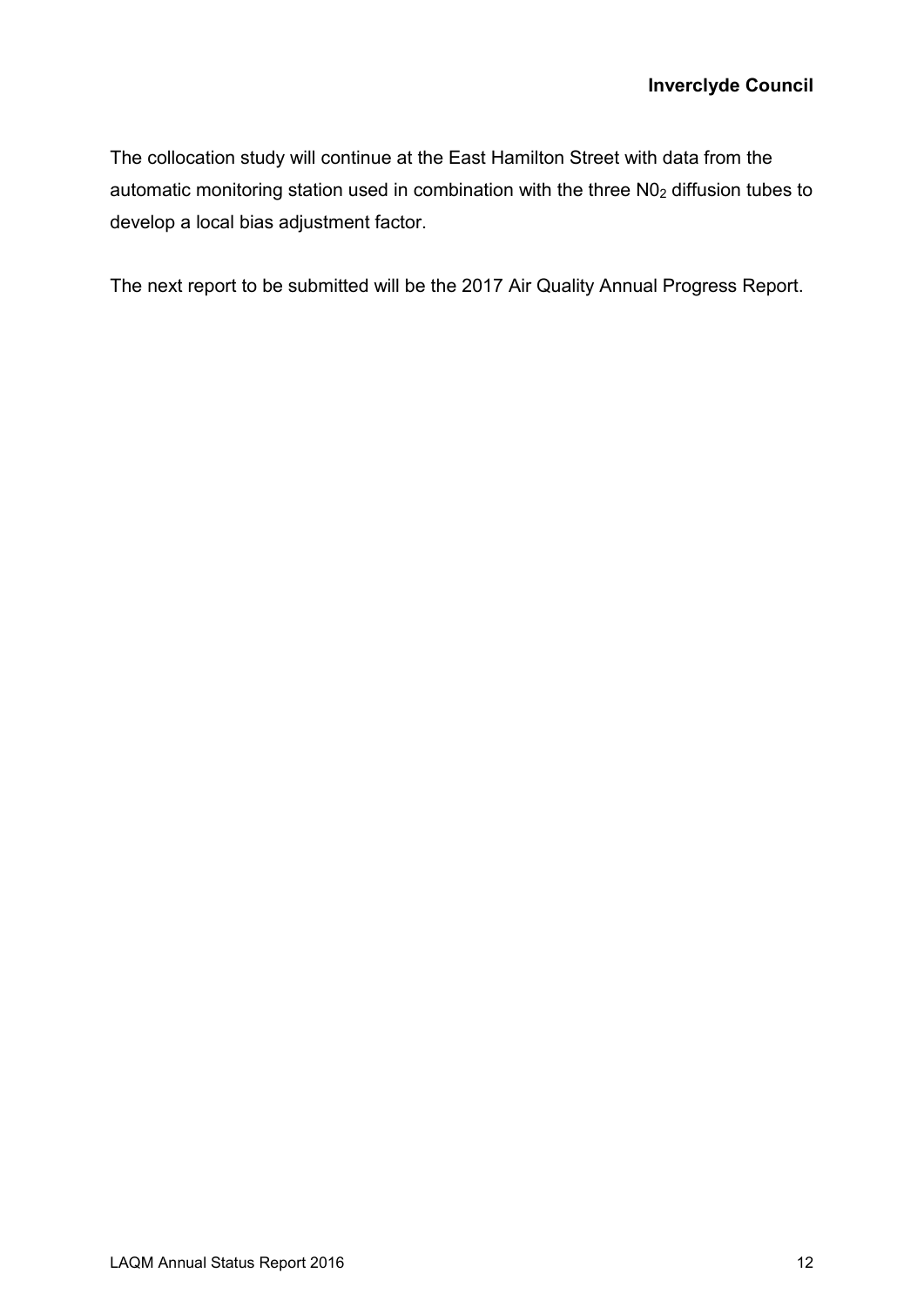## **Appendix A: Monitoring Results**

### **Table A.1 – Details of Automatic Monitoring Sites**

| <b>Site Name</b>          | <b>Site Type</b> | X OS<br>Grid<br><b>Ref</b> | Y OS<br>Grid<br><b>Ref</b> | <b>Pollutants</b><br><b>Monitored</b>            | In<br>AQMA? | <b>Monitoring</b><br>Technique | <b>Distance to</b><br><b>Relevant</b><br><b>Exposure</b><br>$(m)$ <sup>(1)</sup> | <b>Distance</b><br>to kerb of<br>nearest<br>road $(m)$ | Inlet<br><b>Height</b><br>(m) |
|---------------------------|------------------|----------------------------|----------------------------|--------------------------------------------------|-------------|--------------------------------|----------------------------------------------------------------------------------|--------------------------------------------------------|-------------------------------|
| Inverclyde<br>Greenock A8 | Roadside         | 229365                     | 675700                     | $NO2$ , $PM10$ ,<br>$PM_{2.5}$ , PM <sub>1</sub> | N           | <b>TEOM</b>                    | 12                                                                               | 2.5                                                    | 1.8                           |

(1) 0 if the monitoring site is at a location of exposure (e.g. installed on the façade of a residential property).

(2) N/A if not applicable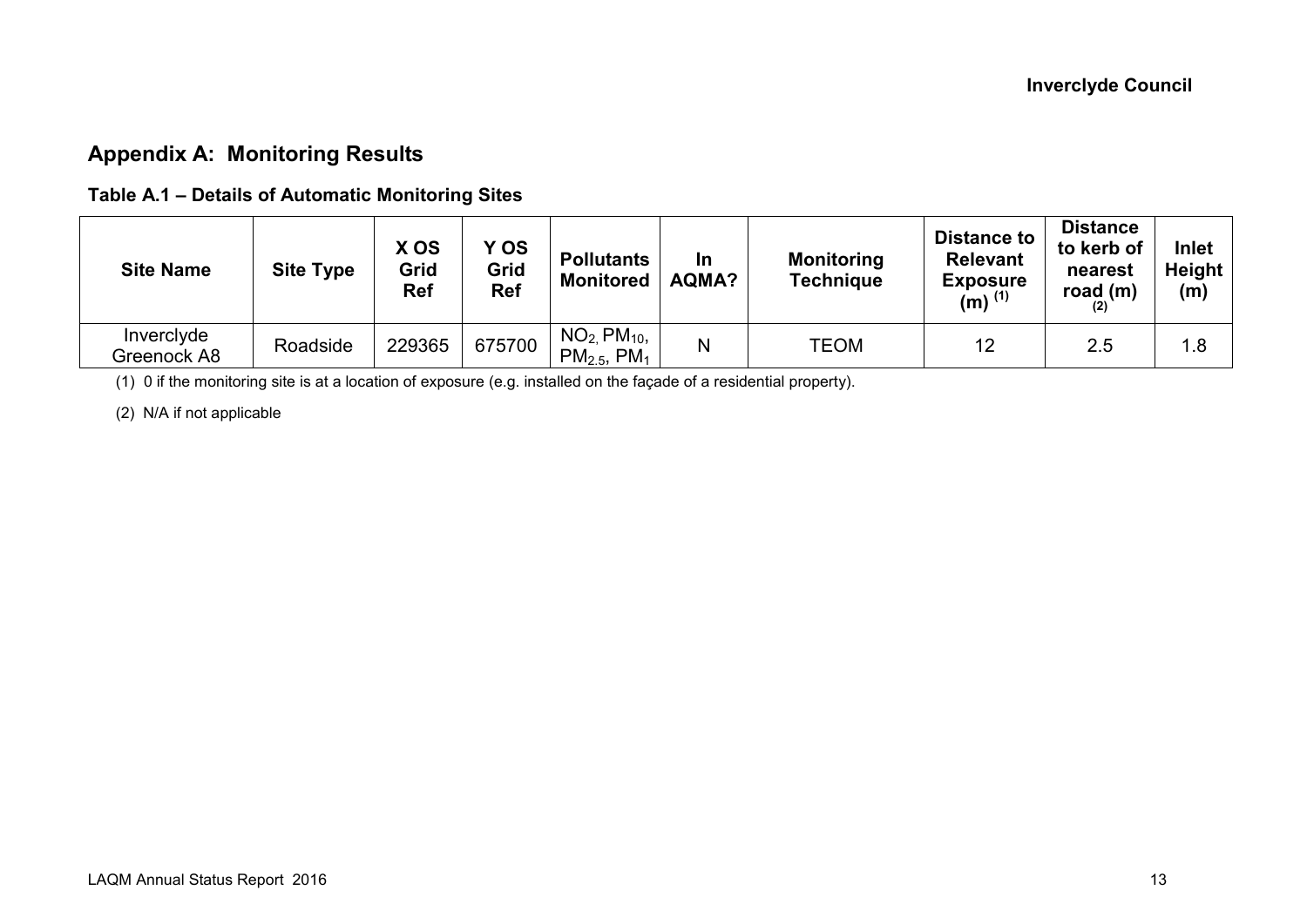| Site ID<br><b>Site Name</b>               | <b>Site Type</b> | X OS<br><b>Grid Ref</b> | Y OS<br>Grid<br><b>Ref</b> | <b>Pollutants</b><br><b>Monitored</b> | $\ln$<br><b>AQMA?</b> | <b>Distance to</b><br><b>Relevant</b><br>Exposure (m) $(1)$ | <b>Distance to kerb</b><br>of nearest road<br>$(m)^{(2)}$ | <b>Tube</b><br>collocated with<br>a Continuous<br>Analyser? |
|-------------------------------------------|------------------|-------------------------|----------------------------|---------------------------------------|-----------------------|-------------------------------------------------------------|-----------------------------------------------------------|-------------------------------------------------------------|
| <b>Carwood Court</b>                      | Roadside         | 229503                  | 675400                     | NO <sub>2</sub>                       | $\mathsf{N}$          | Y(13.5m)                                                    | 5m                                                        | $\mathsf{N}$                                                |
| Brown Street, PG                          | Roadside         | 231699                  | 674620                     | NO <sub>2</sub>                       | N                     | Y(1m)                                                       | 1 <sub>m</sub>                                            | $\mathsf{N}$                                                |
| Bridge of Weir Rd                         | Roadside         | 235824                  | 669909                     | NO <sub>2</sub>                       | N                     | Y(1m)                                                       | 1 <sub>m</sub>                                            | $\mathsf{N}$                                                |
| <b>East Hamilton</b><br>Street (1)        | Roadside         | 229365                  | 675700                     | NO <sub>2</sub>                       | N                     | Y(12m)                                                      | 2.5m                                                      | Y                                                           |
| <b>East Hamilton</b><br>Street (2)        | Roadside         | 229365                  | 675700                     | NO <sub>2</sub>                       | N                     | Y(12m)                                                      | 2.5m                                                      | Y                                                           |
| <b>East Hamilton</b><br>Street (3)        | Roadside         | 229365                  | 675700                     | NO <sub>2</sub>                       | $\mathsf{N}$          | Y(12m)                                                      | 2.5m                                                      | Y                                                           |
| <b>East Hamilton</b><br>Street (property) | Roadside         | 229301                  | 675712                     | NO <sub>2</sub>                       | N                     | Y(0m)                                                       | 14.25m                                                    | $\mathsf{N}$                                                |
| Dellingburn St                            | Roadside         | 228422                  | 675735                     | NO <sub>2</sub>                       | N                     | Y(3.5m)                                                     | 5m                                                        | $\mathsf{N}$                                                |
| Dalrymple St                              | Roadside         | 228311                  | 675993                     | NO <sub>2</sub>                       | N                     | Y(15m)                                                      | 3m                                                        | $\mathsf{N}$                                                |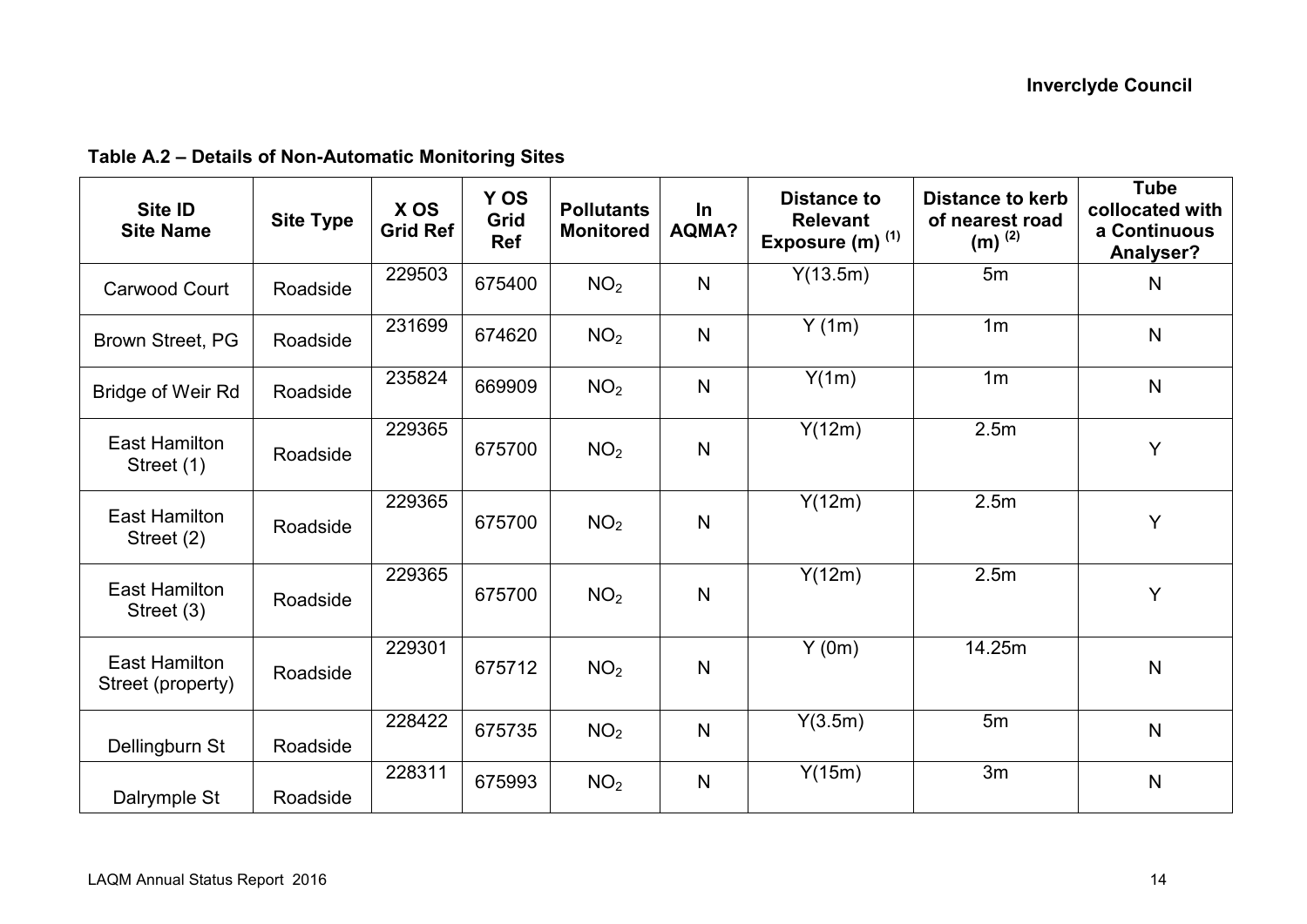| Site ID<br><b>Site Name</b> | <b>Site Type</b> | X OS<br><b>Grid Ref</b> | Y OS<br>Grid<br><b>Ref</b> | <b>Pollutants</b><br><b>Monitored</b> | In<br><b>AQMA?</b> | <b>Distance to</b><br><b>Relevant</b><br>Exposure (m) <sup>(1)</sup> | <b>Distance to kerb</b><br>of nearest road<br>$(m)^{(2)}$ | <b>Tube</b><br>collocated with<br>a Continuous<br>Analyser? |
|-----------------------------|------------------|-------------------------|----------------------------|---------------------------------------|--------------------|----------------------------------------------------------------------|-----------------------------------------------------------|-------------------------------------------------------------|
| <b>Inverkip St</b>          | Roadside         | 227563                  | 676246                     | NO <sub>2</sub>                       | $\mathsf{N}$       | Y(1m)                                                                | 2.5m                                                      | N                                                           |
| Dunlop St                   | Roadside         | 226827                  | 675622                     | NO <sub>2</sub>                       | $\mathsf{N}$       | Y(4m)                                                                | 2m                                                        | $\mathsf{N}$                                                |
| Nelson St                   | Roadside         | 227092                  | 676134                     | NO <sub>2</sub>                       | $\mathsf{N}$       | Y(1m)                                                                | 5m                                                        | $\mathsf{N}$                                                |
| <b>Inverkip Rd</b>          | Roadside         | 224441                  | 675224                     | NO <sub>2</sub>                       | $\mathsf{N}$       | Y(15m)                                                               | 4 <sub>m</sub>                                            | $\mathsf{N}$                                                |
| <b>Larkfield Rd</b>         | Roadside         | 224869                  | 675757                     | NO <sub>2</sub>                       | $\mathsf{N}$       | Y(3m)                                                                | 2m                                                        | $\mathsf{N}$                                                |
| Main St, WB                 | Roadside         | 219407                  | 668573                     | NO <sub>2</sub>                       | $\mathsf{N}$       | Y(1m)                                                                | 2m                                                        | $\mathsf{N}$                                                |
| Kempock St,                 | Roadside         | 224097                  | 677910                     | NO <sub>2</sub>                       | $\mathsf{N}$       | Y(1m)                                                                | 1 <sub>m</sub>                                            | $\mathsf{N}$                                                |
| <b>Cardwell Rd</b>          | Roadside         | 224664                  | 677168                     | NO <sub>2</sub>                       | $\mathsf{N}$       | Y(3m)                                                                | 4m                                                        | $\mathsf{N}$                                                |
| <b>Newark St</b>            | Roadside         | 225460                  | 677501                     | NO <sub>2</sub>                       | $\mathsf{N}$       | Y(1m)                                                                | 5m                                                        | $\mathsf{N}$                                                |
| Brougham St                 | Roadside         | 227242                  | 677032                     | NO <sub>2</sub>                       | $\mathsf{N}$       | Y(7m)                                                                | 5.5m                                                      | $\mathsf{N}$                                                |
| Macdougall St               | Roadside         | 229605                  | 675593                     | NO <sub>2</sub>                       | $\mathsf{N}$       | Y(13m)                                                               | 3m                                                        | $\mathsf{N}$                                                |

(1) 0 if the monitoring site is at a location of exposure (e.g. installed on/adjacent to the façade of a residential property). (2) N/A if not applicable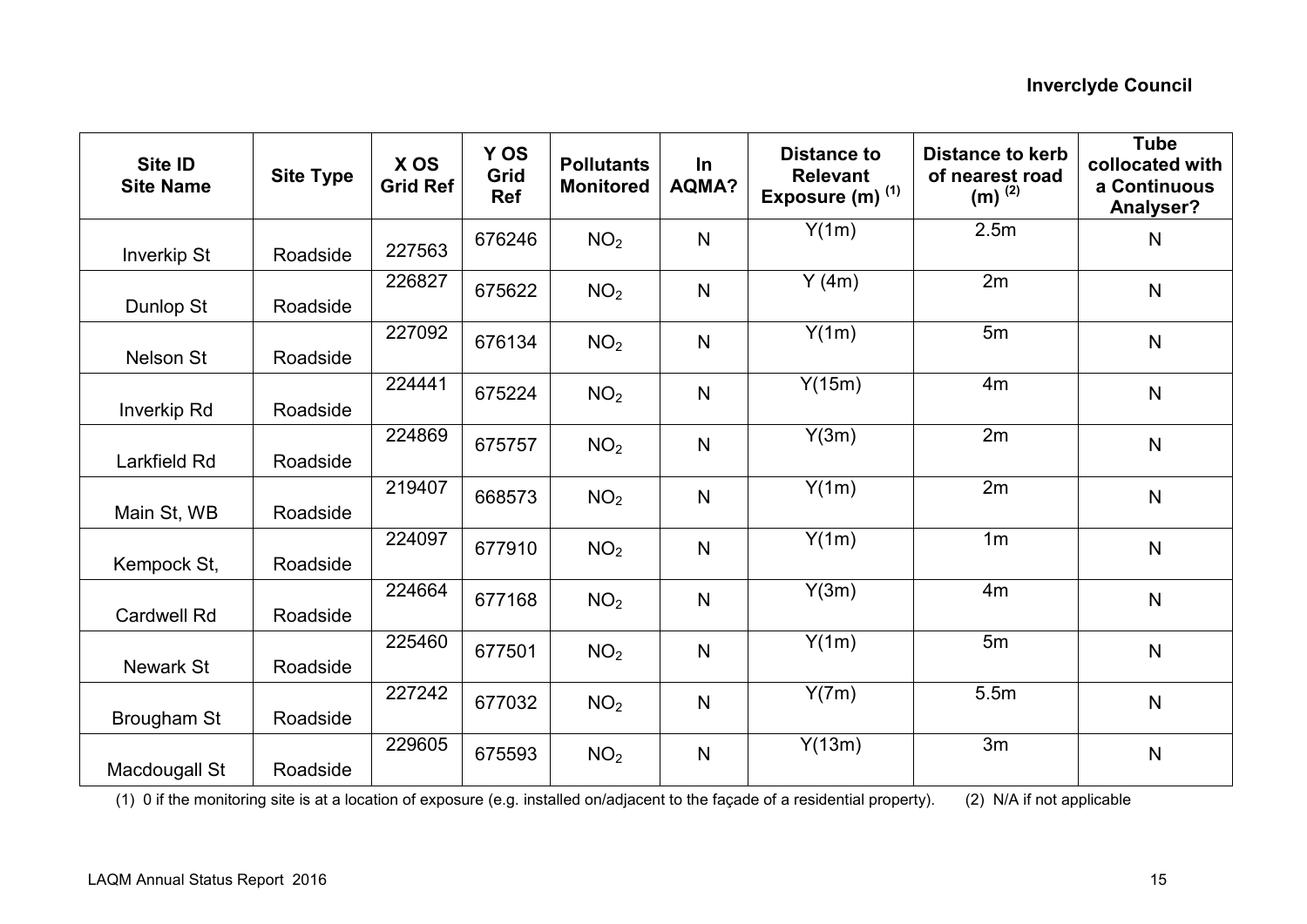|                                              |                  |                        | <b>Valid Data</b>           | $NO2$ Annual Mean Concentration (µg/m <sup>3</sup> ) <sup>(2)</sup> |            |            |      |      |
|----------------------------------------------|------------------|------------------------|-----------------------------|---------------------------------------------------------------------|------------|------------|------|------|
| Site ID                                      | <b>Site Type</b> | <b>Monitoring Type</b> | Capture 2015<br>$(%)^{(1)}$ | 2011                                                                | 2012       | 2013       | 2014 | 2015 |
| Inverclyde<br>Greenock A8                    | Roadside         | Automatic              | 96.6                        | <b>XXX</b>                                                          | <b>XXX</b> | <b>XXX</b> | 27   | 28   |
| Carwood<br>Court                             | Roadside         | <b>Diffusion Tube</b>  | 100                         | 11.3                                                                | 11.9       | 14         | 9.8  | 10.2 |
| Brown Street,<br>PG                          | Roadside         | <b>Diffusion Tube</b>  | 100                         | 19.3                                                                | 21.3       | 23.5       | 19   | 19.1 |
| <b>Bridge of Weir</b><br>Rd                  | Roadside         | <b>Diffusion Tube</b>  | 100                         | 17.3                                                                | 17.6       | 19.8       | 15.2 | 14.8 |
| <b>East Hamilton</b><br>Street (1)           | Roadside         | <b>Diffusion Tube</b>  | 100                         | 33.4                                                                | 36.9       | 43.8       | 34.3 | 29.4 |
| East Hamilton<br>Street (2)                  | Roadside         | <b>Diffusion Tube</b>  | 100                         | 34.9                                                                | 35.3       | 43.7       | 31.8 | 31.3 |
| <b>East Hamilton</b><br>Street (3)           | Roadside         | <b>Diffusion Tube</b>  | 100                         | <b>XXX</b>                                                          | <b>XXX</b> | <b>XXX</b> | 30.3 | 31.5 |
| East Hamilton<br><b>Street</b><br>(property) | Roadside         | <b>Diffusion Tube</b>  | 100                         | 24.7                                                                | 23.5       | 24.4       | 19.8 | 21   |
| Dellingburn St                               | Roadside         | <b>Diffusion Tube</b>  | 100                         | 34.2                                                                | 33.6       | 39.3       | 30.1 | 33.2 |
| Dalrymple St                                 | Roadside         | <b>Diffusion Tube</b>  | 100                         | 25.1                                                                | 24.2       | 28.6       | 23.9 | 21.5 |
| <b>Inverkip St</b>                           | Roadside         | Diffusion Tube         | 100                         | 32.8                                                                | 31.3       | 36.5       | 31.9 | 28.9 |
| Dunlop St                                    | Roadside         | <b>Diffusion Tube</b>  | 100                         | 22.3                                                                | 22         | 22         | 17.4 | 16.3 |
| <b>Nelson St</b>                             | Roadside         | <b>Diffusion Tube</b>  | 100                         | 27                                                                  | 29.3       | 30.5       | 28.9 | 26.4 |

**Table A.3 – Annual Mean NO2 Monitoring Results**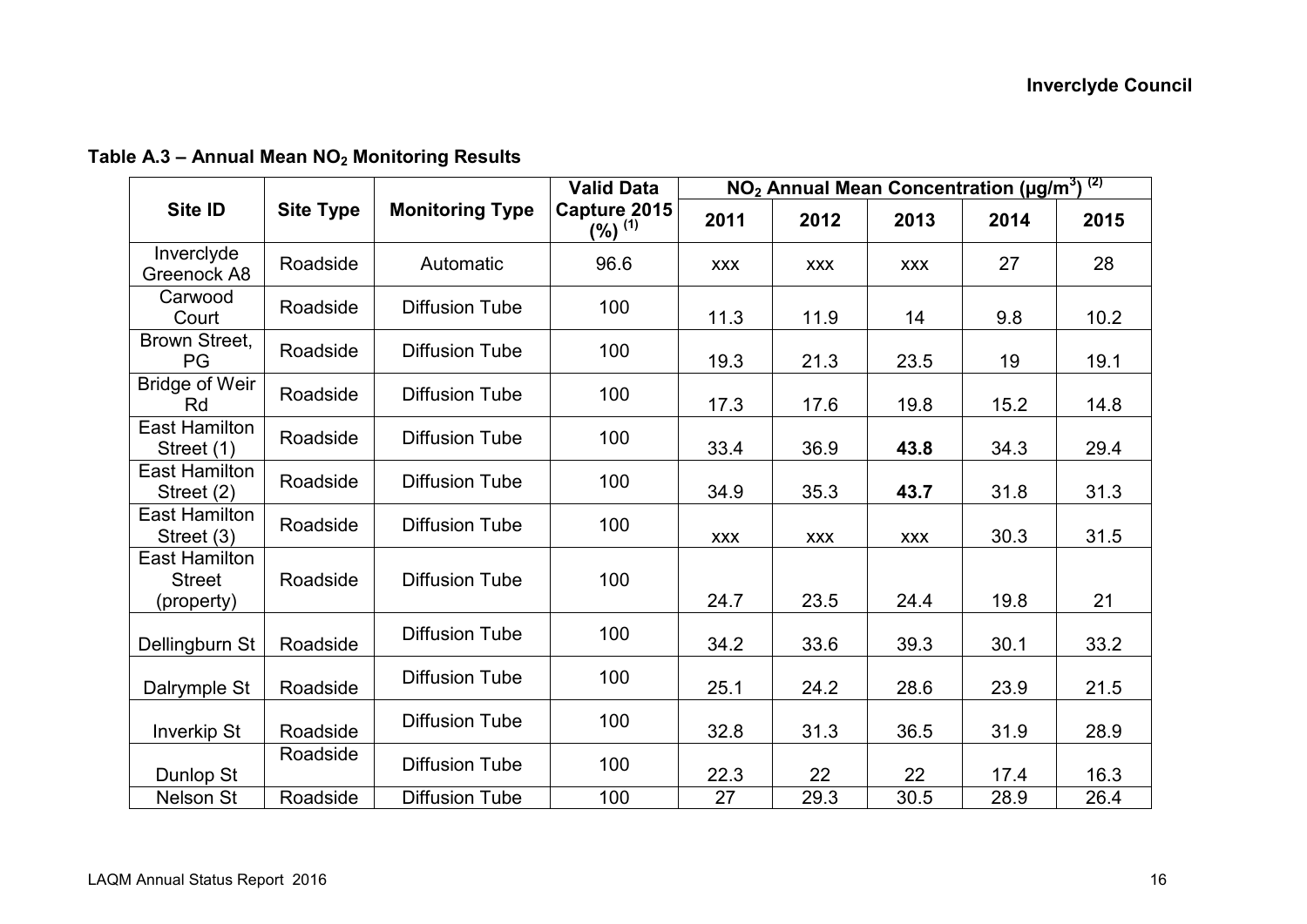|                    |                  |                        | <b>Valid Data</b>           | NO <sub>2</sub> Annual Mean Concentration (µg/m <sup>3</sup> ) <sup>(2)</sup> |      |      |      |      |
|--------------------|------------------|------------------------|-----------------------------|-------------------------------------------------------------------------------|------|------|------|------|
| Site <b>ID</b>     | <b>Site Type</b> | <b>Monitoring Type</b> | Capture 2015<br>$(%)^{(1)}$ | 2011                                                                          | 2012 | 2013 | 2014 | 2015 |
|                    |                  |                        |                             |                                                                               |      |      |      |      |
| Inverkip Rd        | Roadside         | Diffusion Tube         | 100                         | 17.7                                                                          | 22.6 | 23.8 | 19.5 | 19.7 |
| Larkfield Rd       | Roadside         | <b>Diffusion Tube</b>  | 100                         | 21                                                                            | 20.7 | 21.9 | 16.8 | 17.7 |
| Main St, WB        | Roadside         | Diffusion Tube         | 100                         | 17.3                                                                          | 19.1 | 16.9 | 14.4 | 14.3 |
| Kempock St.        | Roadside         | Diffusion Tube         | 100                         | 18.3                                                                          | 25   | 22.1 | 18.2 | 20   |
| <b>Cardwell Rd</b> | Roadside         | <b>Diffusion Tube</b>  | 91.7                        | 32.8                                                                          | 29.6 | 30.4 | 24.1 | 26   |
| Newark St          | Roadside         | Diffusion Tube         | 100                         | 18.6                                                                          | 21.2 | 20.8 | 14.7 | 16.4 |
| Brougham St        | Roadside         | Diffusion Tube         | 91.7                        | 17.6                                                                          | 18.8 | 18.5 | 15.1 | 21.8 |
| Macdougall St      | Roadside         | Diffusion Tube         | 100                         | 28.3                                                                          | 24   | 25.7 | 20   | 20.8 |

Notes: Exceedences of the NO<sub>2</sub> annual mean objective of 40µg/m3 are shown in **bold**.

NO<sub>2</sub> annual means exceeding 60µg/m<sup>3</sup>, indicating a potential exceedence of the NO<sub>2</sub> 1-hour mean objective are shown in bold and underlined.

(1) data capture for the full calendar year (e.g. if monitoring was carried out for 6 months, the maximum data capture for the full calendar year is 50%).

(2) Means for diffusion tubes have been corrected for bias. All means have been "annualised" as per LAQM.TG(16) if valid data capture for the full calendar year is less than 75%. See Appendix C for details.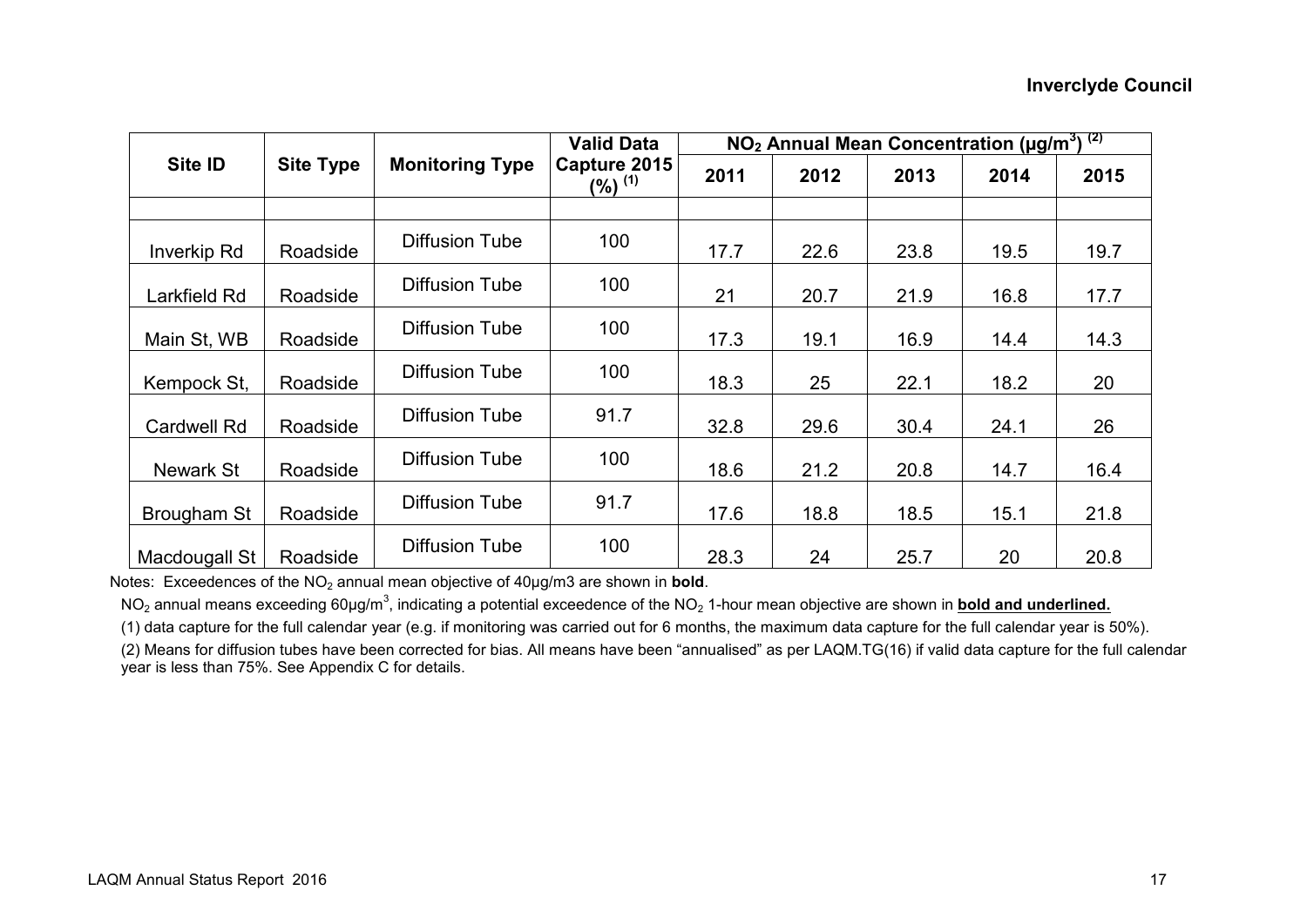#### **Table A.4 – 1-Hour Mean NO2 Monitoring Results**

|                           |                  | <b>Valid Data</b>             | NO <sub>2</sub> 1-Hour Means > 200µg/m <sup>3 (2)</sup> |      |  |
|---------------------------|------------------|-------------------------------|---------------------------------------------------------|------|--|
| <b>Site Name</b>          | <b>Site Type</b> | Capture 2015<br>$(9/6)$ $(1)$ | 2014                                                    | 2015 |  |
| Invercivde<br>Greenock A8 | Roadside         | 96.6                          |                                                         |      |  |

Notes: Exceedences of the NO<sub>2</sub> 1-hour mean objective (200µg/m<sup>3</sup> not to be exceeded more than 18 times/year) are shown in **bold.** 

(1) data capture for the full calendar year (e.g. if monitoring was carried out for 6 months, the maximum data capture for the full calendar year is 50%).

(2) If the period of valid data is less than 85%, the 99.8<sup>th</sup> percentile of 1-hour means is provided in brackets.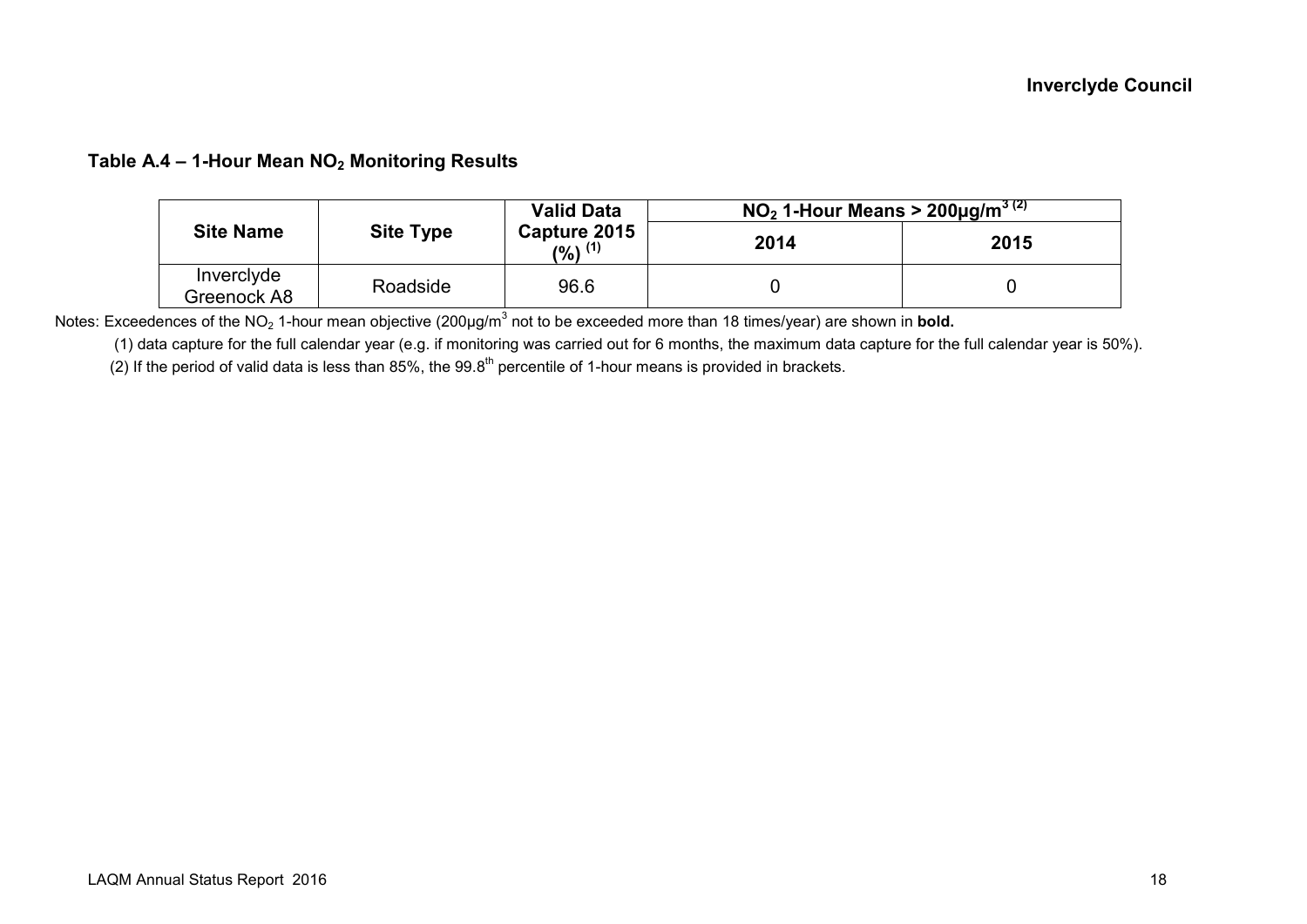#### **Table A.5 – Annual Mean PM10 Monitoring Results**

| <b>Site Name</b>          |                  | <b>Valid Data</b>             | <b>PM</b> <sub>10</sub> Annual Mean Concentration $\overline{(µq/m^3)}^{(2)}$ |      |  |
|---------------------------|------------------|-------------------------------|-------------------------------------------------------------------------------|------|--|
|                           | <b>Site Type</b> | Capture 2015<br>$(9/6)$ $(1)$ | 2014                                                                          | 2015 |  |
| Inverclyde<br>Greenock A8 | Roadside         | 96.9                          | 16                                                                            | 15   |  |

Notes: Exceedences of the  $PM_{10}$  annual mean objective of  $18\mu g/m^3$  are shown in **bold.** 

(1) data capture for the full calendar year (e.g. if monitoring was carried out for 6 months, the maximum data capture for the full calendar year is 50%).

(2) All means have been "annualised" as per LAQM.TG(16), valid data capture for the full calendar year is less than 75%. See Appendix C for details.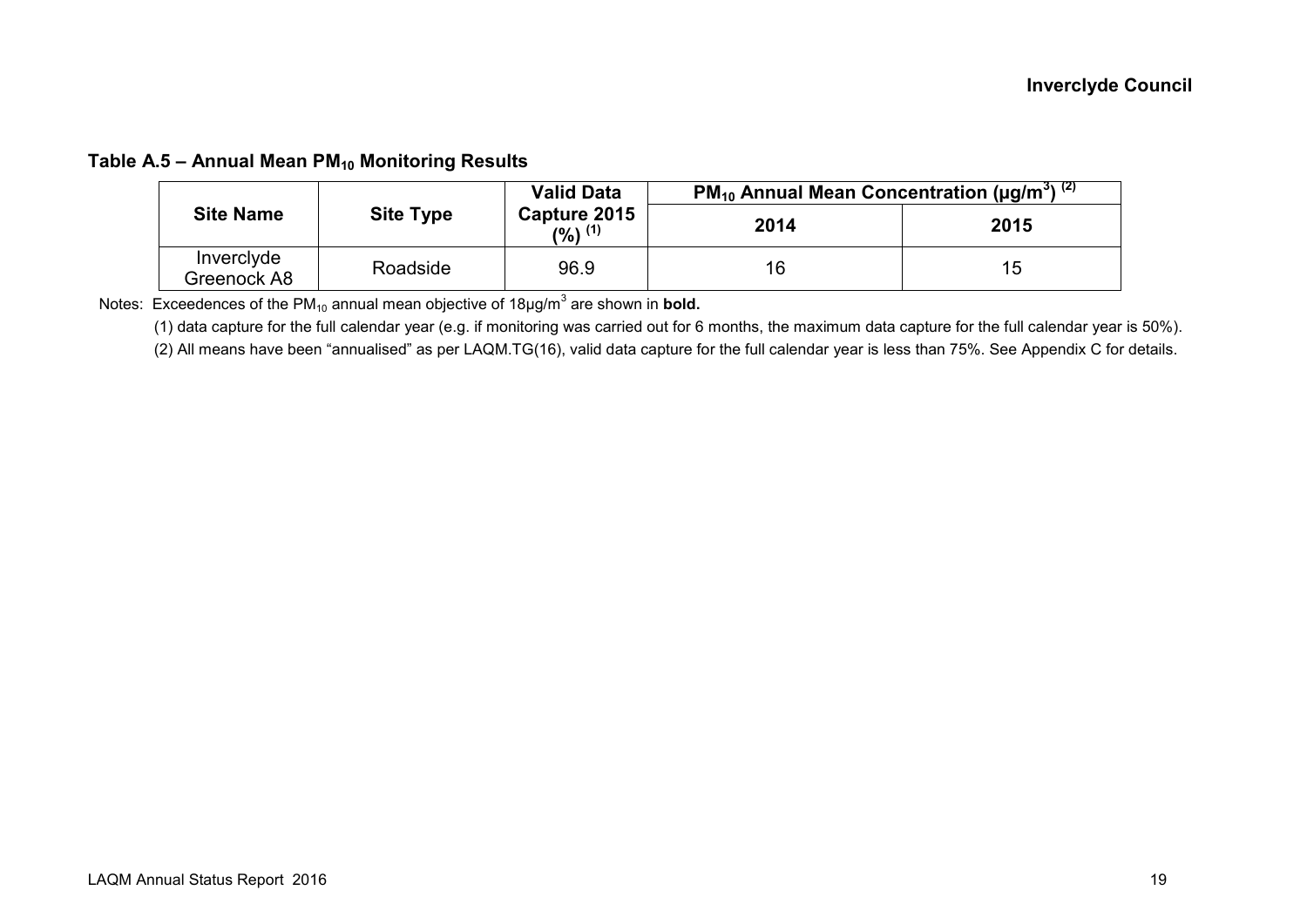#### **Table A.6 – 24-Hour Mean PM10 Monitoring Results**

|                           |                  | <b>Valid Data</b>           | <b>PM</b> <sub>10</sub> 24-Hour Means $>$ 50µg/m <sup>3 (2)</sup> |      |  |  |  |  |
|---------------------------|------------------|-----------------------------|-------------------------------------------------------------------|------|--|--|--|--|
| <b>Site Name</b>          | <b>Site Type</b> | Capture 2015<br>$(%)^{(1)}$ | 2014                                                              | 2015 |  |  |  |  |
| Inverclyde<br>Greenock A8 | Roadside         | 96.9                        |                                                                   |      |  |  |  |  |

Notes: Exceedences of the PM<sub>10</sub> 24-hour mean objective (50µg/m<sup>3</sup> not to be exceeded more than 7 times/year) are shown in **bold.** 

(1) data capture for the full calendar year (e.g. if monitoring was carried out for 6 months, the maximum data capture for the full calendar year is 50%).

(2) If the period of valid data is less than 85%, the  $90.4<sup>th</sup>$  percentile of 24-hour means is provided in brackets.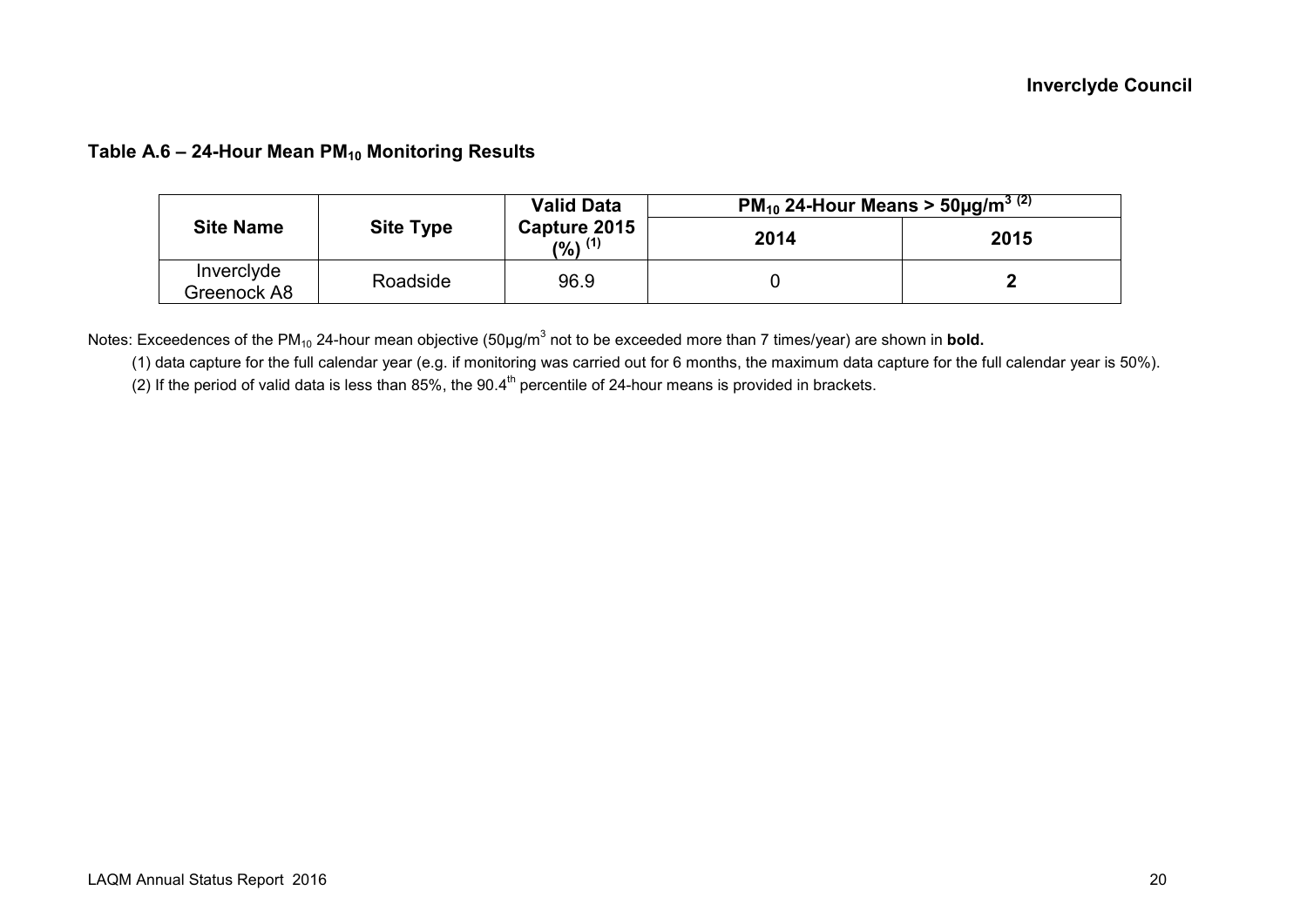## **Appendix B: Full Monthly Diffusion Tube Results for 2015**

### **Table B.1 – NO2 Monthly Diffusion Tube Results for 2015**

|                           | $NO2$ Mean Concentrations ( $\mu$ g/m <sup>3</sup> ) |      |      |      |      |      |      |                |            |      |            |            |                    |                                       |
|---------------------------|------------------------------------------------------|------|------|------|------|------|------|----------------|------------|------|------------|------------|--------------------|---------------------------------------|
|                           | Jan                                                  | Feb  | Mar  | Apr  | May  | Jun  | Jul  | Aug            | <b>Sep</b> | Oct  | <b>Nov</b> | <b>Dec</b> | <b>Annual Mean</b> |                                       |
| Site ID                   |                                                      |      |      |      |      |      |      |                |            |      |            |            | Raw<br><b>Data</b> | <b>Bias</b><br><b>Adjusted</b><br>(1) |
| Carwood Court             | 12.7                                                 | 12.6 | 11.5 | 5.9  | 3.1  | 6.3  | 11.1 | 6.7            | 12.9       | 17.8 | 15         | 9.6        | 10.4               | 10.2                                  |
| <b>Brown St</b>           | 19.7                                                 | 22.6 | 24.3 | 14.1 | 12.9 | 11.5 | 21.2 | 17.4           | 24.2       | 30.9 | 14.8       | 19.9       | 19.5               | 19.1                                  |
| <b>Bridge of Weir Rd</b>  | 16.7                                                 | 18.2 | 21.5 | 13.6 | 9    | 8    | 10.6 | 14.8           | 19         | 17.8 | 14.8       | 17.6       | 15.1               | 14.8                                  |
| E. Hamilton St            | 35.3                                                 | 32   | 39.9 | 16.4 | 15   | 20   | 38.6 | 34             | 43.6       | 13.5 | 35.8       | 35.9       | 30                 | 29.4                                  |
| E.Hamilton St 2           | 36.1                                                 | 40.1 | 40.3 | 19.2 | 17.8 | 22.7 | 33.2 | 32             | 46.3       | 28.1 | 35.1       | 32.7       | 32                 | 31.3                                  |
| E. Hamilton St 3          | 32.1                                                 | 10.7 | 37.7 | 27.8 | 21.6 | 38.9 | 35.5 | 22.8           | 42         | 44.9 | 38.1       | 34.1       | 32.2               | 31.5                                  |
| E.Hamilton St<br>Property | 24                                                   | 24.9 | 27.1 | 13.4 | 9.4  | 10.2 | 20.3 | 30.7           | 30.6       | 17.5 | 25.5       | 23.9       | 21.5               | 21                                    |
| Dellingburn St            | 34.4                                                 | 35.9 | 40.3 | 30.5 | 19   | 20.6 | 37.3 | 30.3           | 42.1       | 37.4 | 40.9       | 38         | 33.9               | 33.2                                  |
| Dalrymple St              | 29.2                                                 | 21   | 28.1 | 12.4 | 9.4  | 16.1 | 20.8 | 21             | 32.6       | 19.7 | 26.9       | 26.6       | 22                 | 21.5                                  |
| <b>Inverkip St</b>        | 39.3                                                 | 38.2 | 35.3 | 27.3 | 15.3 | 18.6 | 29   | 28.9           | 38.2       | 18.2 | 31.7       | 34         | 29.5               | 28.9                                  |
| Dunlop St                 | 23.1                                                 | 23   | 20.4 | 12.3 | 9.2  | 12.6 | 14.7 | 14.6           | 23         | 12.4 | 14.6       | 19.1       | 16.6               | 16.3                                  |
| Nelson St                 | 28.5                                                 | 37.5 | 32   | 28.3 | 17.5 | 10.9 | 24.5 | 20.5           | 30.2       | 29.5 | 27.2       | 37.2       | 27                 | 26.4                                  |
| Inverkip Rd               | 26.2                                                 | 21.9 | 21.4 | 12.9 | 11.4 | 17   | 23.9 | 19.4           | 26.3       | 26.6 | 11.7       | 22.4       | 20.1               | 19.7                                  |
| Larkfield Rd              | 26.5                                                 | 22.6 | 20.6 | 13.6 | 10.7 | 11.5 | 18   | $\overline{7}$ | 26.4       | 22.5 | 18.9       | 18.5       | 18.1               | 17.7                                  |
| Main St, Wemyss<br>Bay    | 14.8                                                 | 17.2 | 15.6 | 10.9 | 8.3  | 11.8 | 15.4 | 6.7            | 19.6       | 19.2 | 13.1       | 23.1       | 14.6               | 14.3                                  |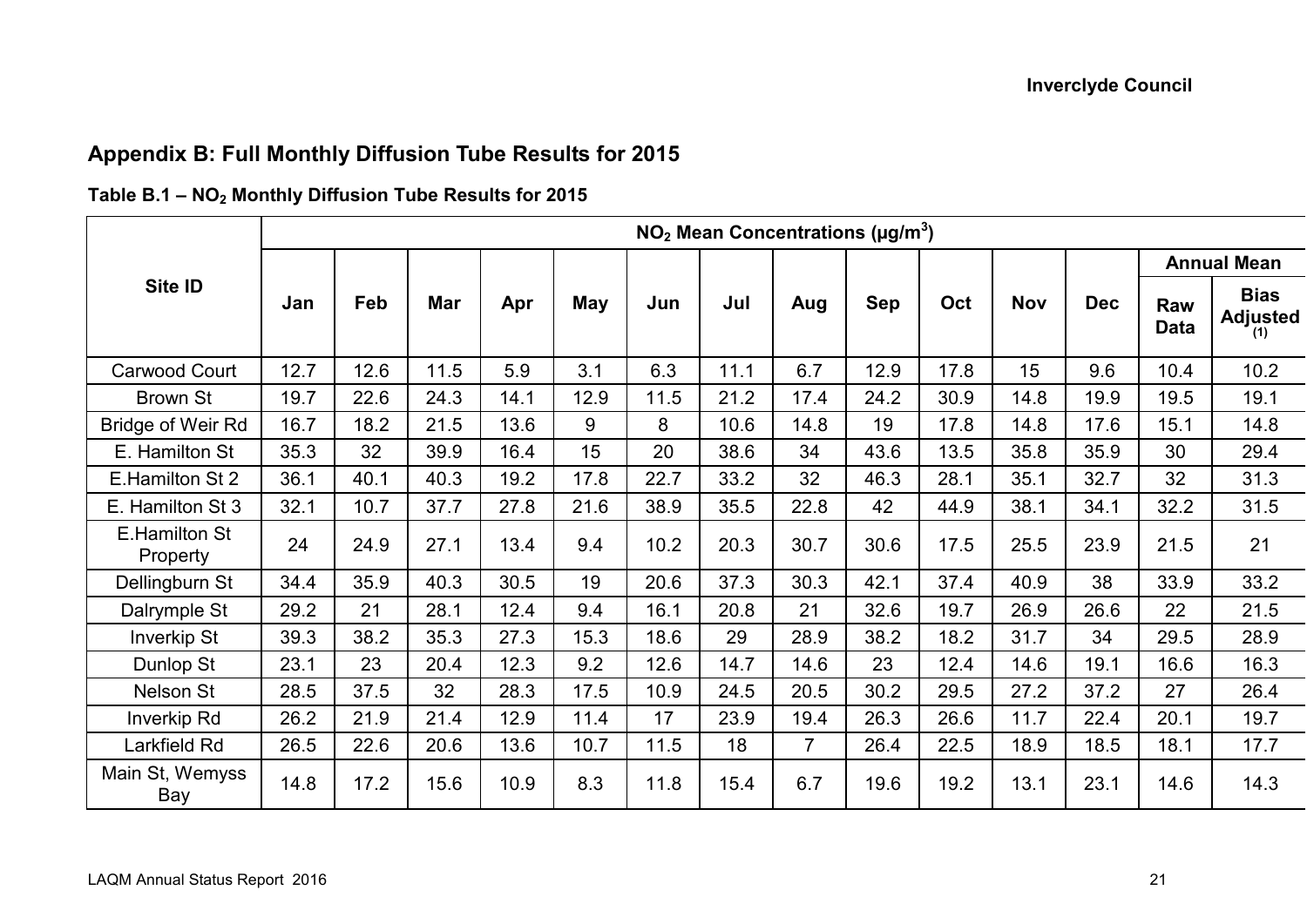### **Inverclyde Council**

| <b>Kempock St</b> | 19   | 20   | 21.4 | 14.4       | 11 2 |      | 22.1 | 23.2 | 28   | 28.8 | 23.7 | 16.1       | 20.4 | 20   |
|-------------------|------|------|------|------------|------|------|------|------|------|------|------|------------|------|------|
| Cardwell Rd       | 28.8 | 35.2 | 32   | 20.1       | 14.8 | 18.6 | 26.8 | 24.9 | 34.3 | 31.4 | 27.2 | <b>XXX</b> | 26.5 | 26   |
| <b>Newark St</b>  | 23.5 | 22.3 | 19.7 | 16.3       | 11   | 13   | 16.3 | 11 ? | 17.8 | 15.8 | 16   | 17.4       | 16.7 | 16.4 |
| Brougham St       | 19.2 | 17.8 | 20.7 | <b>XXX</b> | 8.6  | 17   | 28.7 | 6.9  | 36.3 | 31.3 | 25.1 | 30         | 22.2 | 21.8 |
| Macdougall St     | 22.6 | 21.9 | 25.3 | 23.1       | 8.5  | 13.5 | 20.3 | 20.7 | 29.8 | 31.3 | 19.7 | 18.6       | 21.3 | 20.8 |

(1) See Appendix C for details on bias adjustment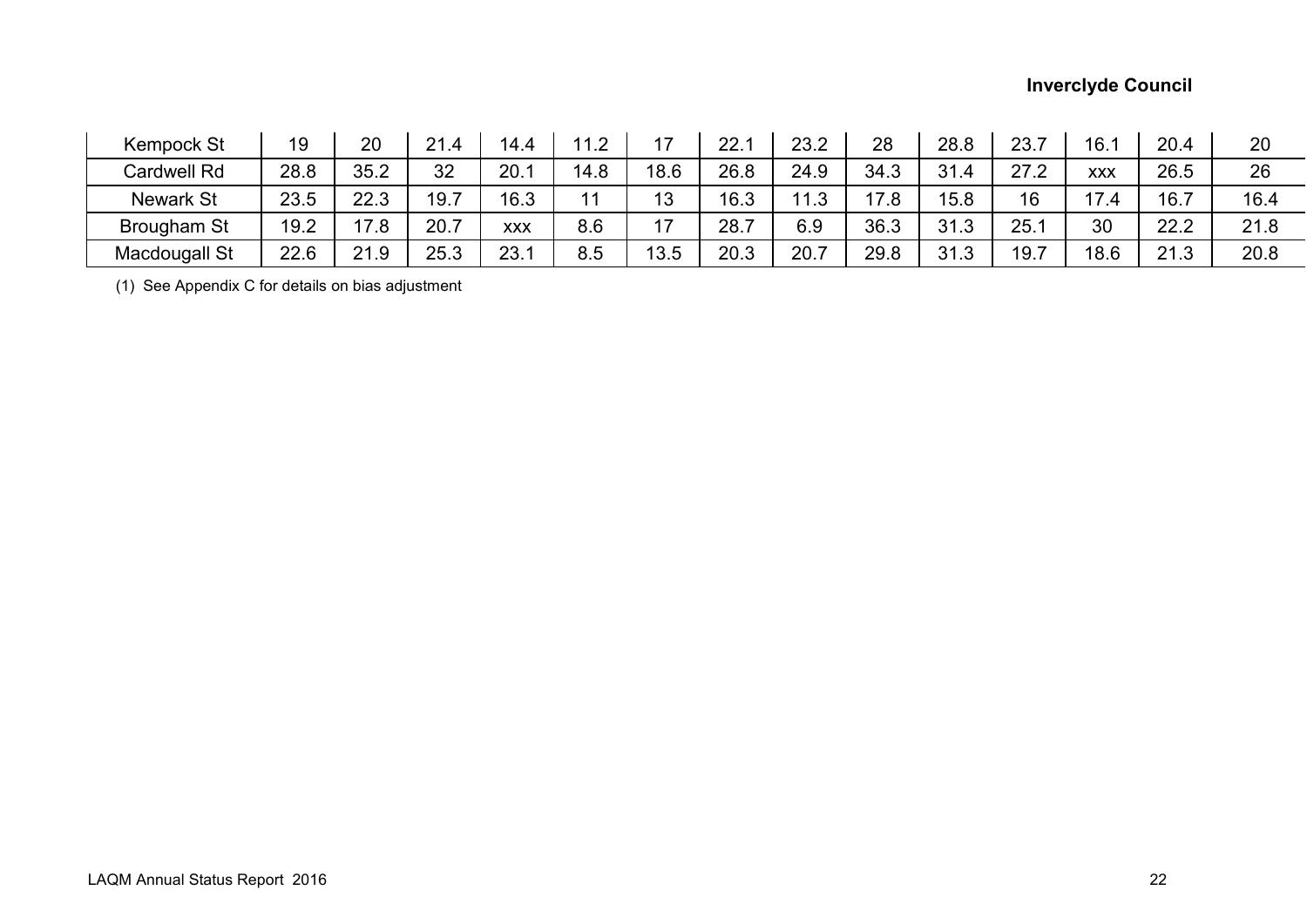## **Appendix C: Supporting Technical Information / Air Quality Monitoring Data QA/QC**

### **Diffusion Tube Bias Adjustment Factors**

Glasgow Scientific Services supply and analyse the  $NO<sub>2</sub>$  diffusion tubes on a monthly basis. The preparation method used for  $NO<sub>2</sub>$  diffusion tubes is 20% TEA in Water. The Laboratory has adopted the procedures for preparation and analysis of the diffusion tubes contained in the document 'Diffusion Tubes for Ambient  $NO<sub>2</sub>$ Monitoring: Practical Guidance' (10)

There are 3 diffusion tubes currently located at the automatic monitoring site at East Hamilton Street. The 2015 data from Glasgow Scientific Services was entered into the AEA spreadsheet for 'Checking Precision and Accuracy of Triplicate Tubes', however no local bias adjustment factor could be used due to the poor precision check result for the diffusion tubes. This will be investigated by Inverclyde Council.

The bias adjustment factor used for the  $NO<sub>2</sub>$  diffusion tube data was therefore obtained from the Scottish Air Quality website and is reported as 0.99 for the year  $2015$   $(11)$ .

### **PM Monitoring Adjustment**

The  $PM_{10}$  data contained in this report has been provided by Ricardo Energy and Environment. The data provided is the VCM corrected data from the TEOM within at the automatic monitoring site at East Hamilton Street, Greenock.

### **QA/QC of automatic monitoring**

The automatic monitoring site at East Hamilton Street contains one NOx/NO<sub>2</sub> analyser and one TEOM Ambient Particulate Monitor. Throughout 2015 site audits and calibrations were undertaken by Ricardo AEA and services carried out every 6 months by Air Monitors. Routine maintenance was carried out by Inverclyde Council.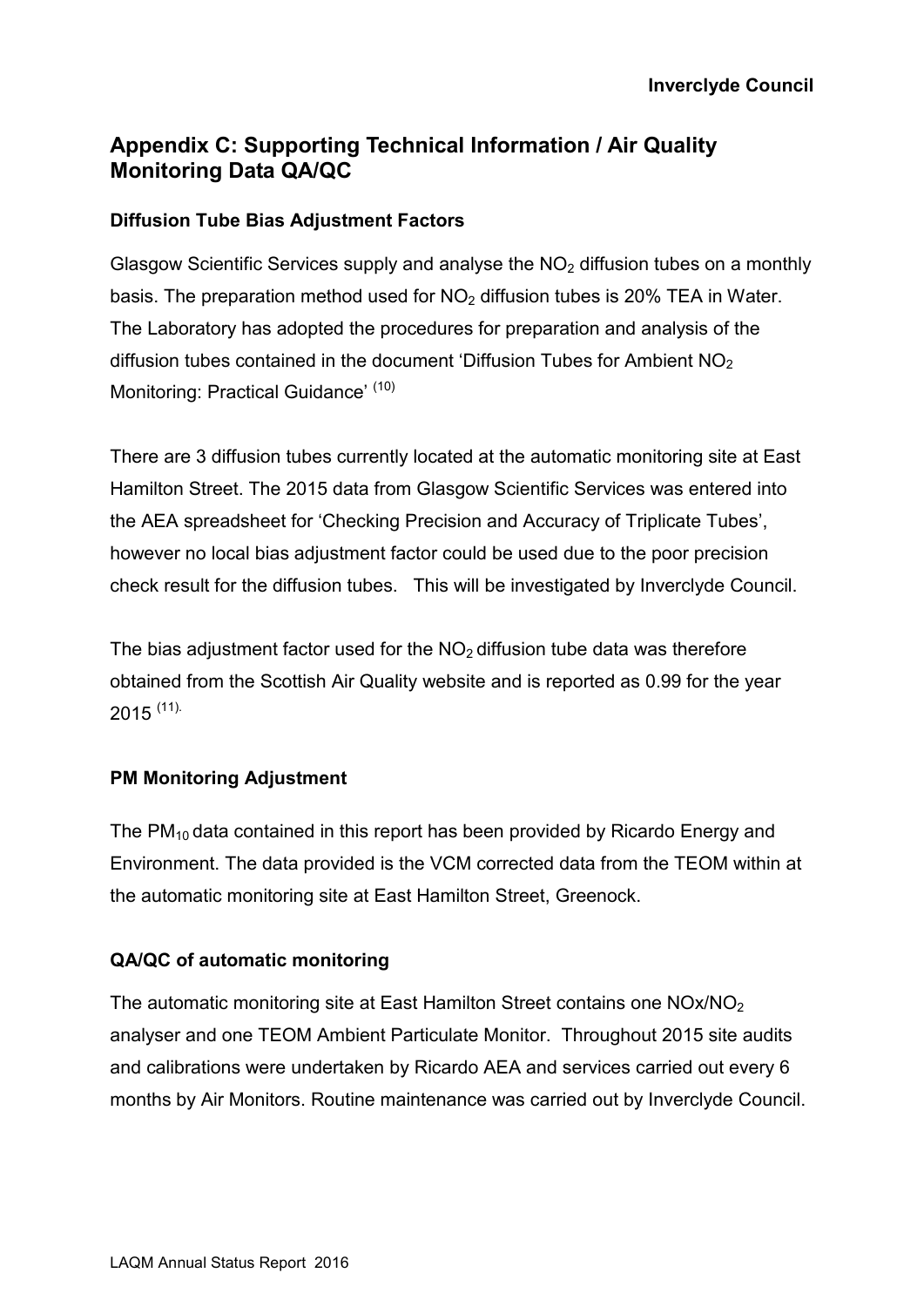The site currently in the process of being added to the UK Automatic Urban and Rural Network (AURN) and the data available through the Scottish Air Quality website.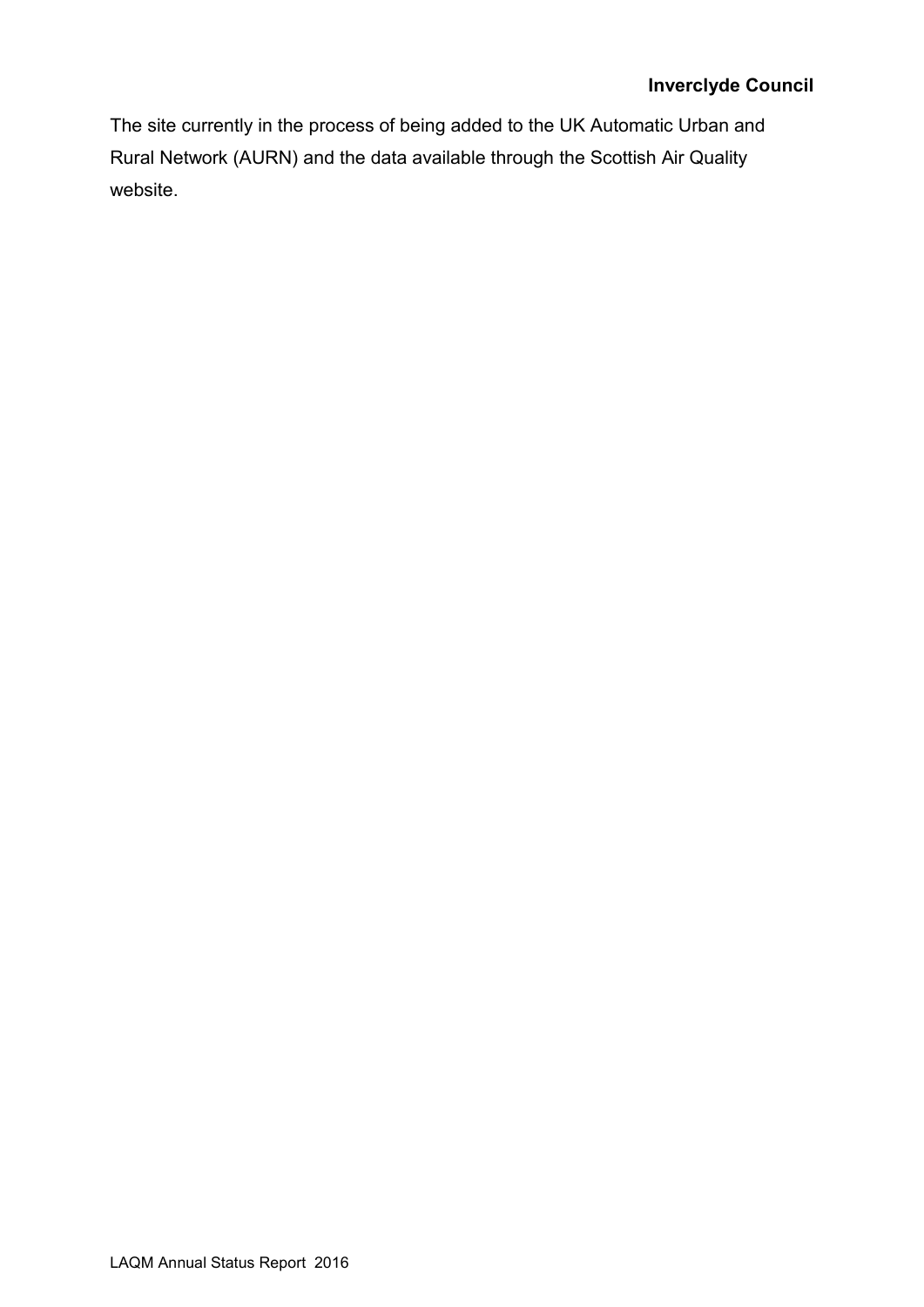

## **Appendix D: Maps of Monitoring Locations in Inverclyde**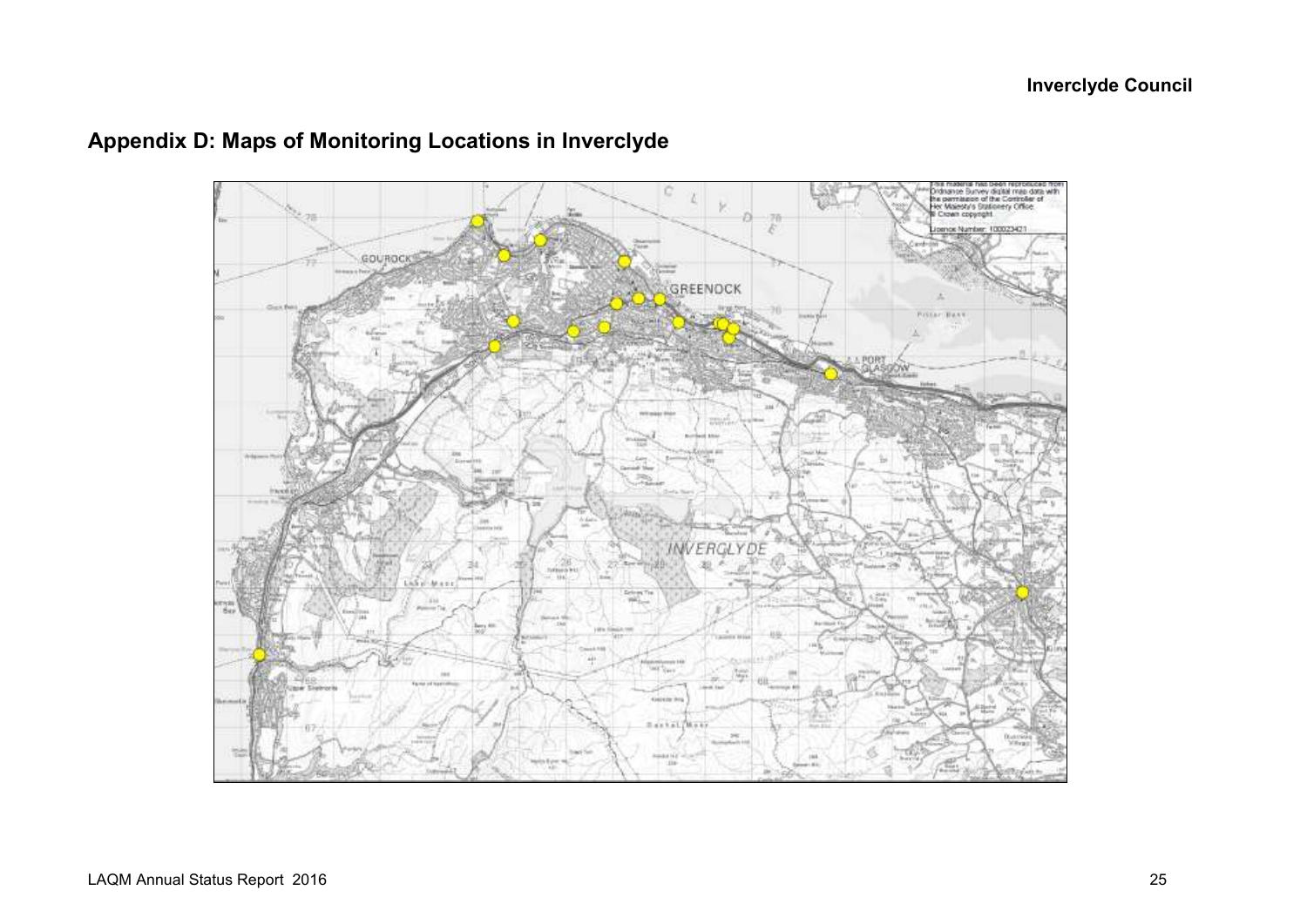

## **Map of Automatic Air Monitoring Site and Collocation study at East Hamilton Street**

 **NO2 diffusion tube at façade of nearest property (East Hamilton Street) Automatic Air Quality Monitor with 3 x NO2 diffusion tubes (East Hamilton Street) 1 x NO2 diffusion tube (MacDougall Street)**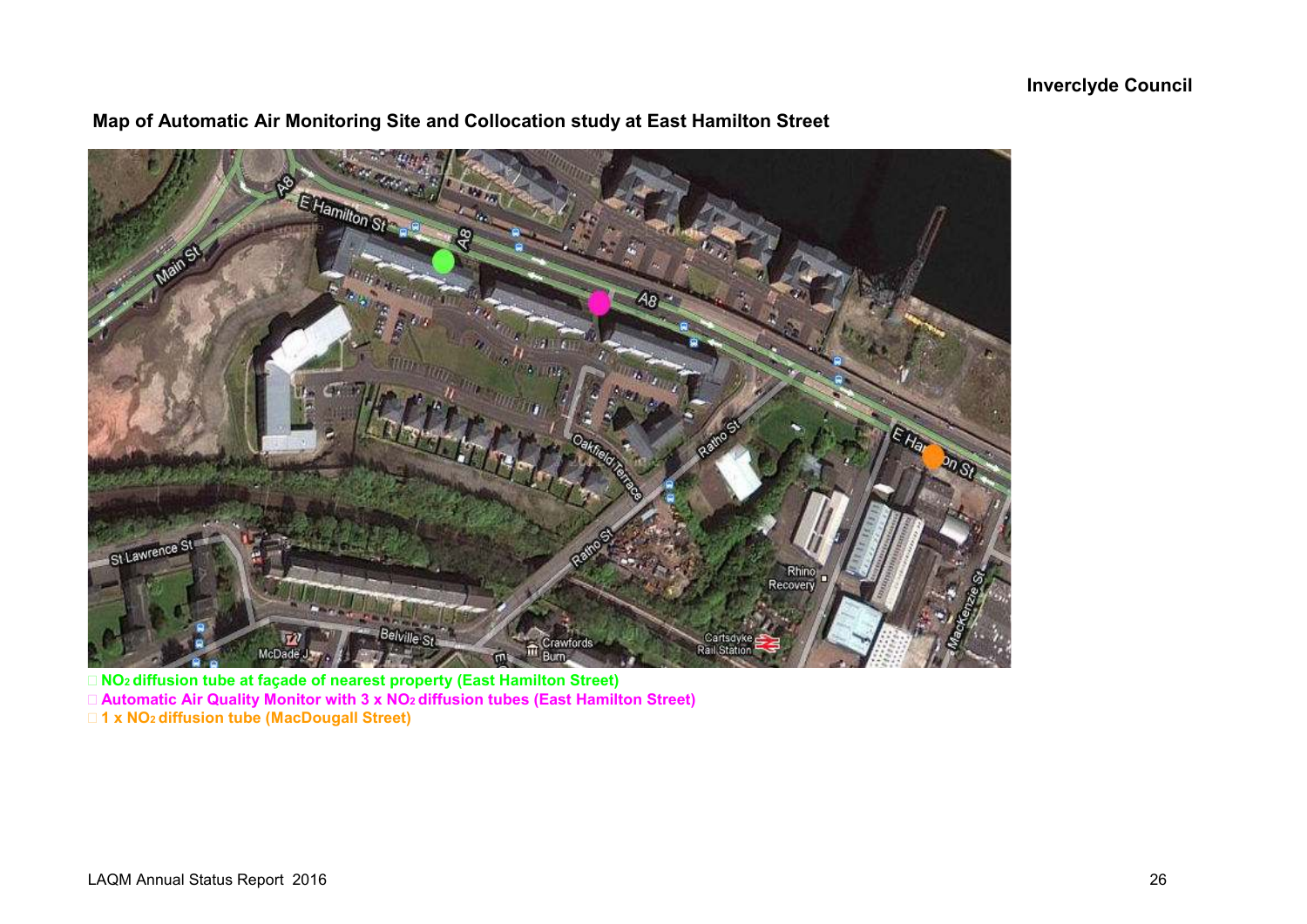#### **Map of NO2 Diffusion Tube Monitoring Network: Greenock Central**

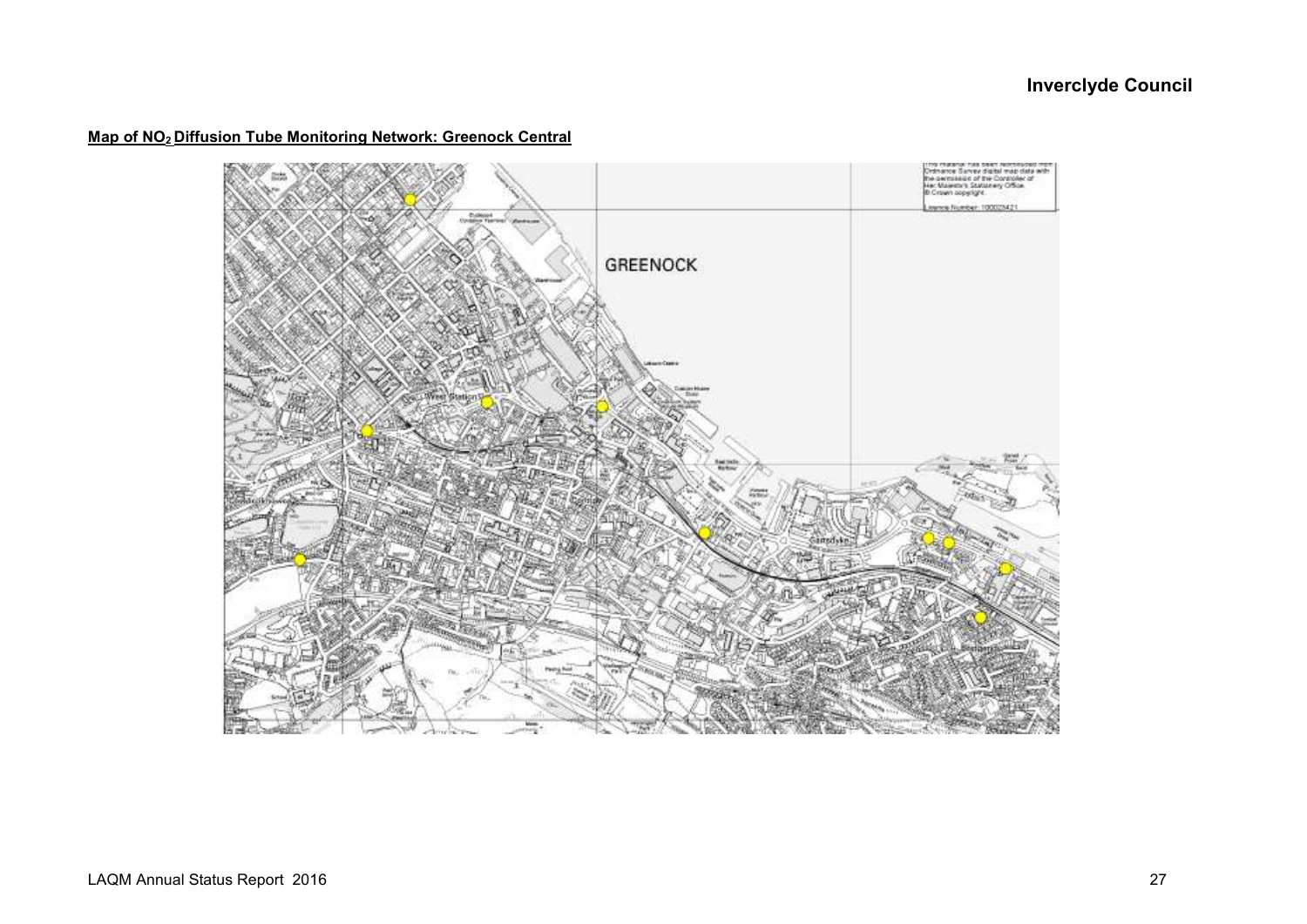

**Map of NO2 Diffusion Tube Monitoring Network: Greenock South** 

**Map of NO2 Diffusion Tube Monitoring Network: Gourock/Greenock West** 

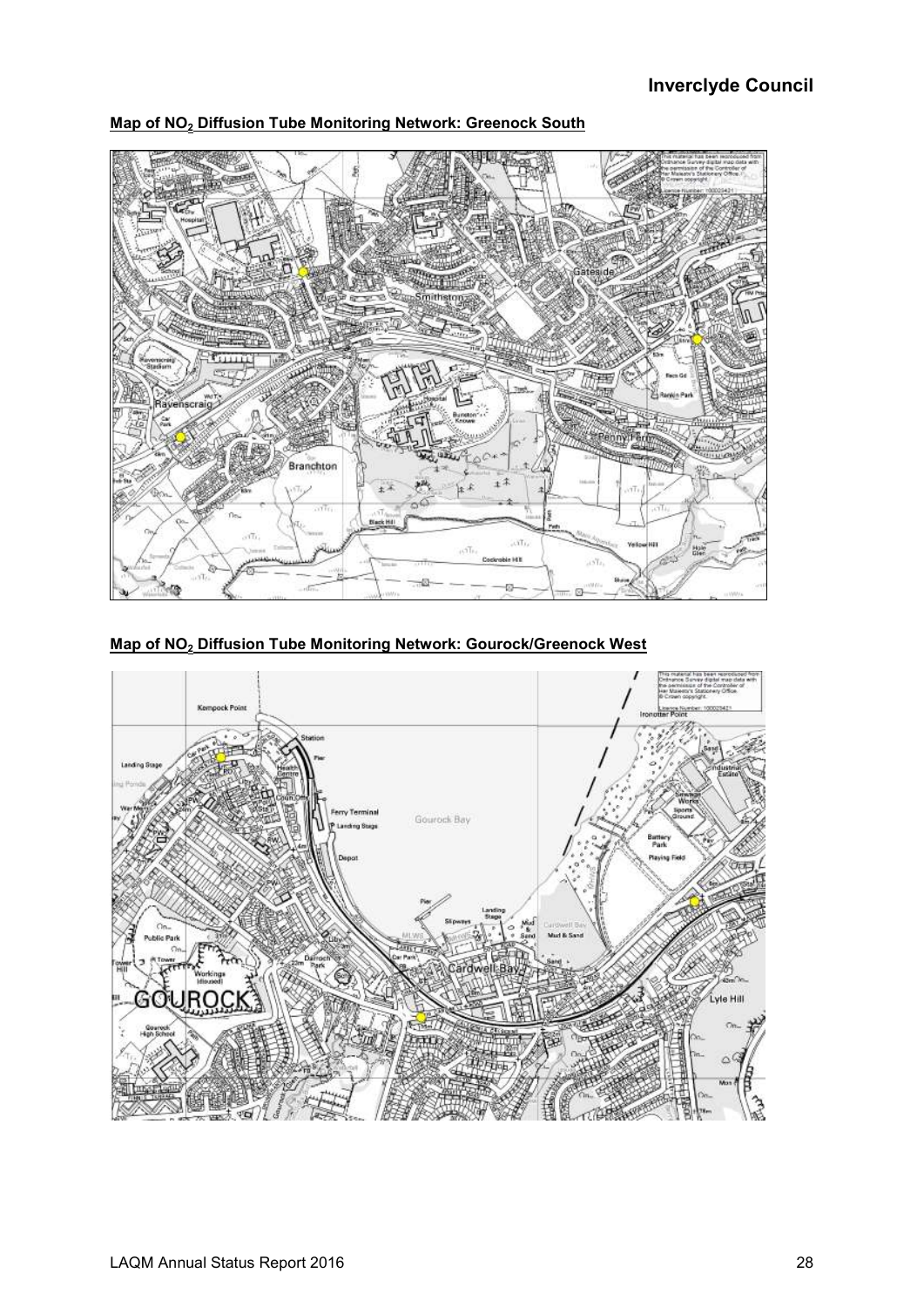



**Map of NO2 Diffusion Tube Monitoring Network: Kilmacolm** 

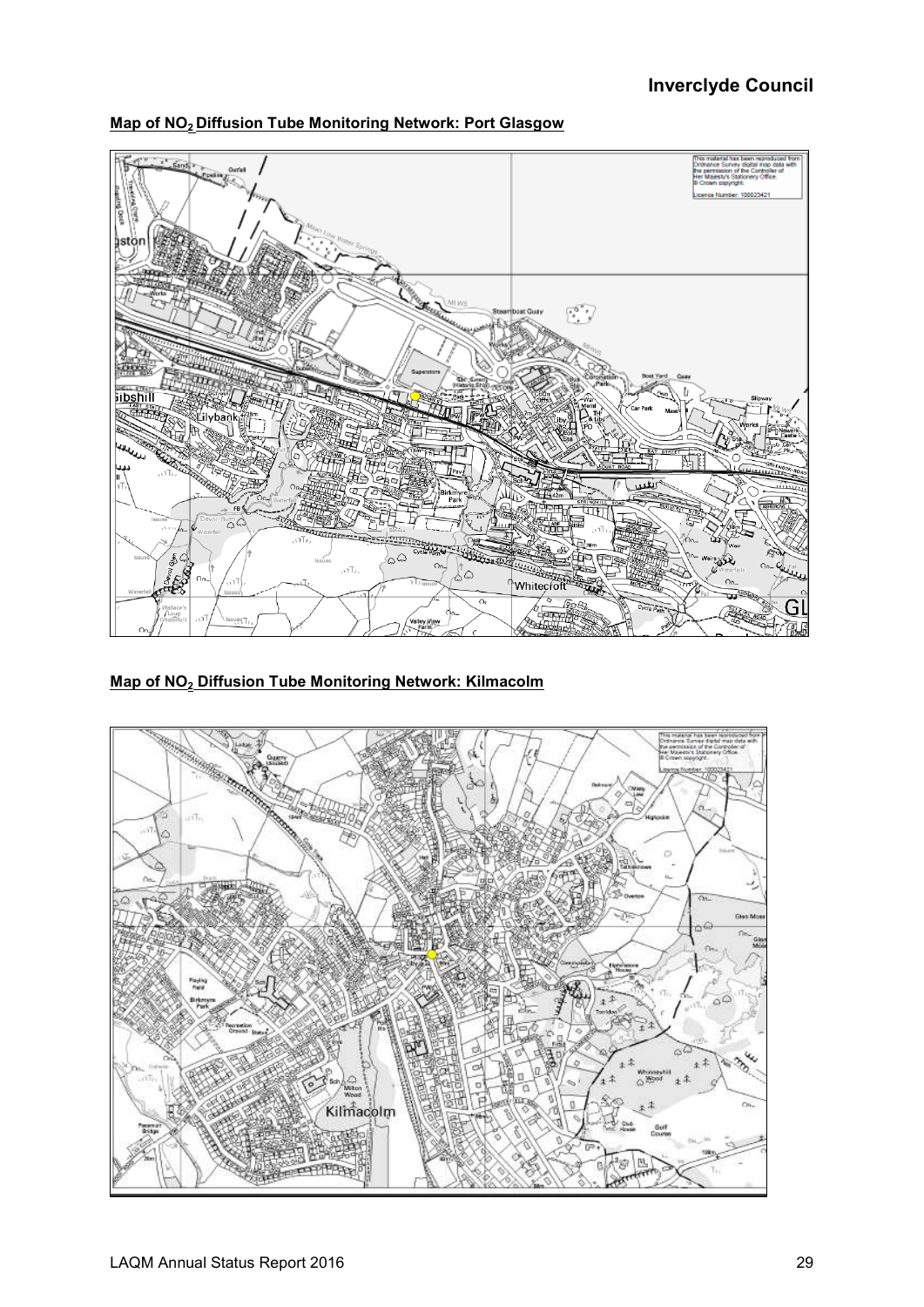

#### **Map of NO2 Diffusion Tube Monitoring Network: Wemyss Bay**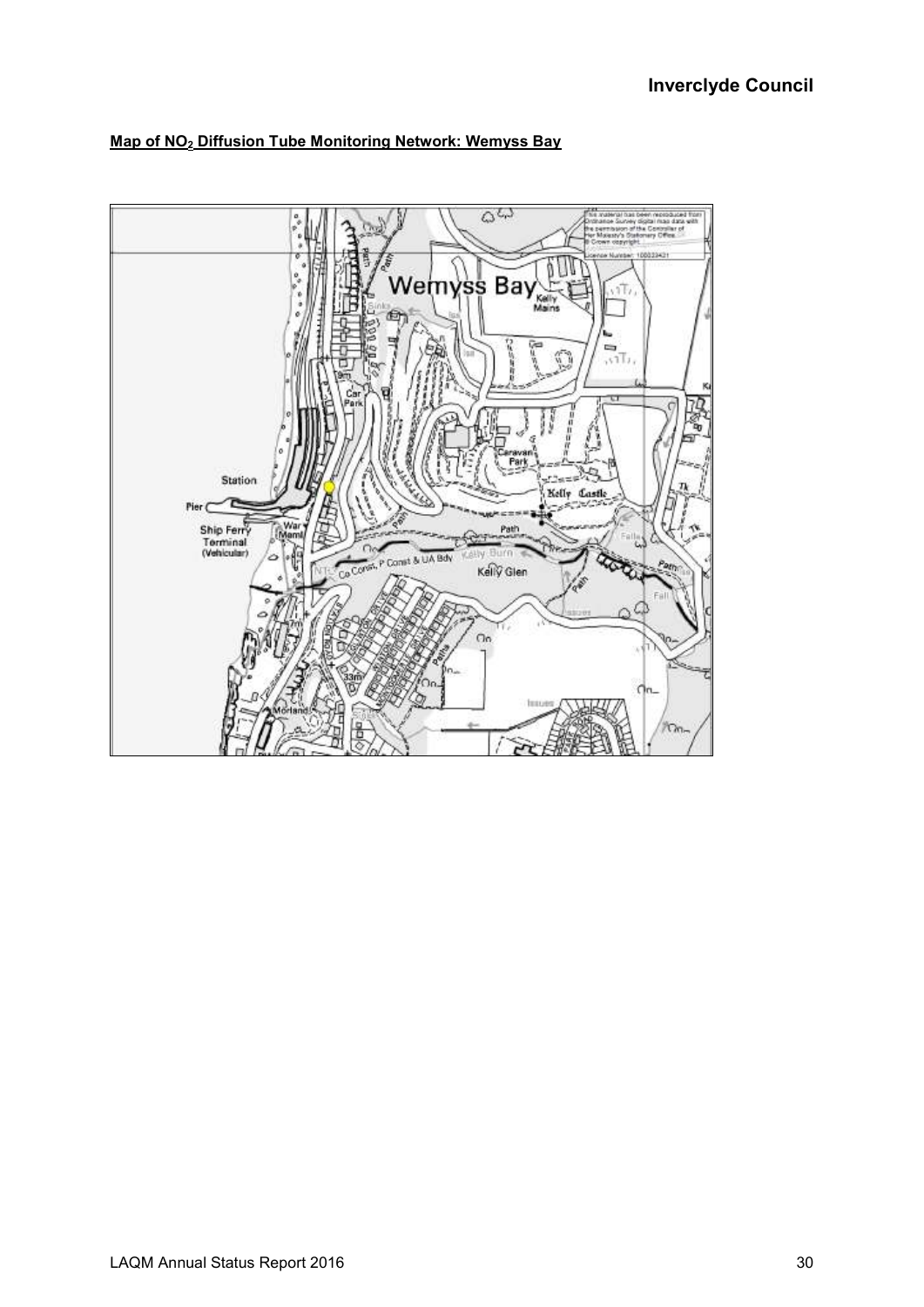# **Glossary of Terms**

| <b>Abbreviation</b> | <b>Description</b>                                                                                                                                                                                             |
|---------------------|----------------------------------------------------------------------------------------------------------------------------------------------------------------------------------------------------------------|
| <b>AQAP</b>         | Air Quality Action Plan - A detailed description of measures,<br>outcomes, achievement dates and implementation methods,<br>showing how the LA intends to achieve air quality limit<br>values'                 |
| <b>AQMA</b>         | Air Quality Management Area - An area where air pollutant<br>concentrations exceed / are likely to exceed the relevant air<br>quality objectives. AQMAs are declared for specific pollutants<br>and objectives |
| <b>APR</b>          | Air quality Annual Progress Report                                                                                                                                                                             |
| <b>AURN</b>         | Automatic Urban and Rural Network (UK air quality<br>monitoring network)                                                                                                                                       |
| Defra               | Department for Environment, Food and Rural Affairs                                                                                                                                                             |
| <b>DMRB</b>         | Design Manual for Roads and Bridges - Air quality screening<br>tool produced by Highways England                                                                                                               |
| <b>FDMS</b>         | Filter Dynamics Measurement System                                                                                                                                                                             |
| <b>LAQM</b>         | <b>Local Air Quality Management</b>                                                                                                                                                                            |
| NO <sub>2</sub>     | Nitrogen Dioxide                                                                                                                                                                                               |
| NO <sub>x</sub>     | Nitrogen Oxides                                                                                                                                                                                                |
| $PM_{10}$           | Airborne particulate matter with an aerodynamic diameter of<br>10µm (micrometres or microns) or less                                                                                                           |
| PM <sub>2.5</sub>   | Airborne particulate matter with an aerodynamic diameter of<br>2.5µm or less                                                                                                                                   |
| QA/QC               | <b>Quality Assurance and Quality Control</b>                                                                                                                                                                   |
| SO <sub>2</sub>     | <b>Sulphur Dioxide</b>                                                                                                                                                                                         |